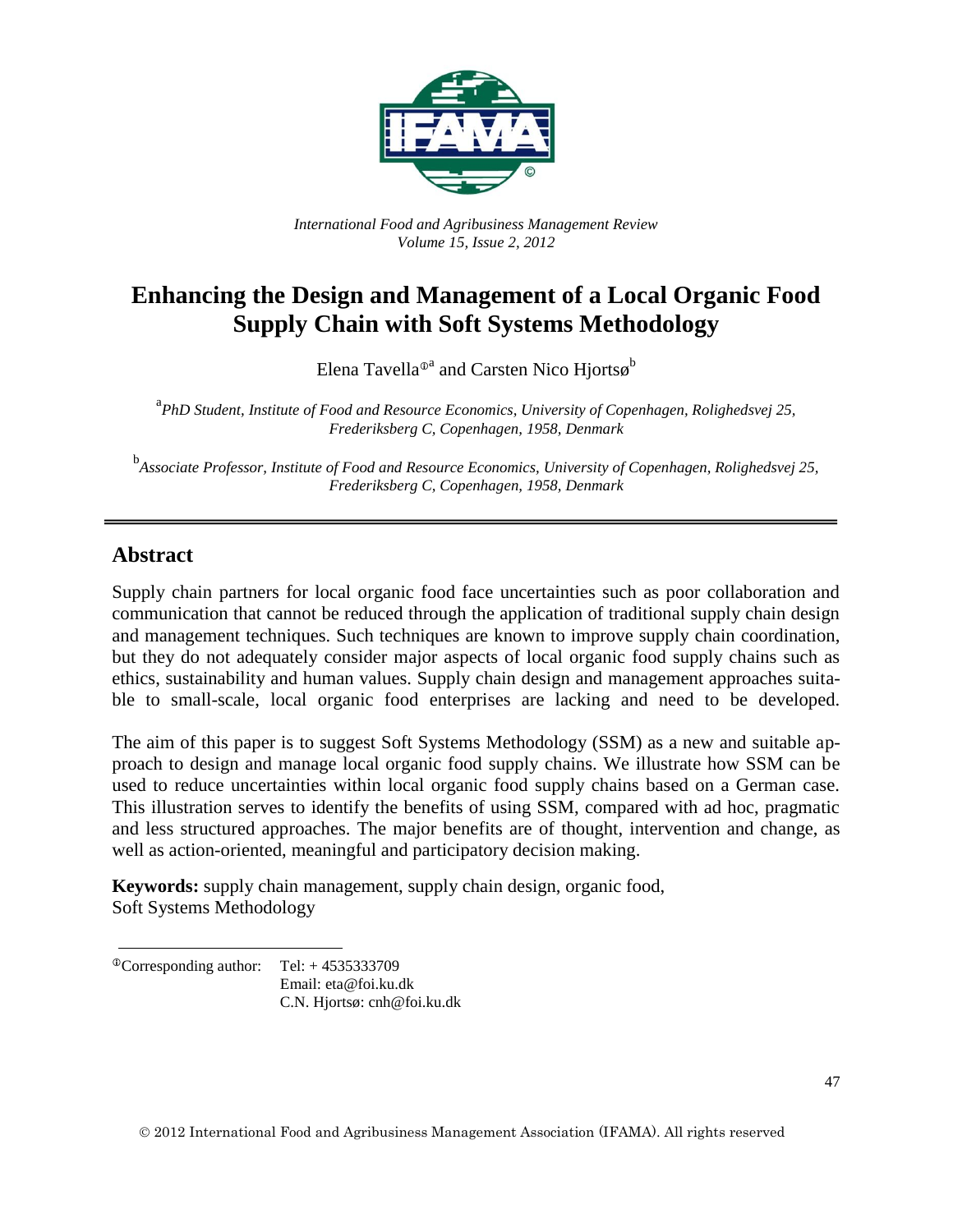### **Introduction**

Designing and managing local organic food supply chains (LOFSCs) is complex, and it faces socially bound uncertainties such as poor collaboration, communication and information sharing (Kottila et al. 2005; Strauch and Schaer 2005, 21; Stolze et al. 2007; Hindborg 2008, 347; Kledal and Meldgaard 2008, 309-315). Such complexity cannot be reduced through quantitative supply chain design and management techniques. Quantitative techniques have been found useful to improve supply chain coordination and efficiency, but they are inadequate for considering key aspects of LOFSCs such as ethics, sustainability and human values (Milestad et al. 2010) that influence decision making and supply chain activities. LOFSCs are mainly composed of smallscale enterprises (Milestad et al. 2010) that face limitations to implementing complex mathematical models and sophisticated software used in quantitative supply chain design and management (Dutta and Evrard 1999; OECD 2000; Celuch et al. 2007; Ahumada and Villalobos 2009). Viable and well established approaches to reduce the inherent uncertainty, design and manage LOFSCs are lacking and need to be developed (Marsden et al. 2000; Kledal and Meldgaard 2008, 309-315).

In practice, LOFSC partners mainly manage their relationships *ad hoc*, through personal communication, and reach agreement through hand-shaking (Marsden et al. 2000; Morgan and Murdoch 2000; Sage 2003; Stevenson 2009, 7). Organized and facilitated approaches such as workshops and information meetings, however, have been found to be more successful, especially in a long-term perspective (Marsden et al. 2000; Strauch and Schaer 2005, 4-28; Hindborg 2008, 345-350). Some successful implementations of facilitated approaches have been documented, but there is still a need to develop and explore systemic, structured, flexible, and practically 'softer' approaches to design and manage LOFSCs.

The objective of this paper is to suggest Soft Systems Methodology (SSM) (Checkland 1981; Checkland and Scholes 1990) as a new approach to tackle uncertainties within, and to design and manage LOFSCs. SSM is useful in facilitating common understanding and sense making of unstructured problem situations, as well as achieving agreement on actions to alleviate them (Checkland and Scholes 1990; Rosenhead and Mingers 2001). This understanding, sense making and agreement may help LOFSC partners reduce uncertainties, support supply chain coordination, and enhance supply chain efficiency. As a well-established problem structuring method (PSM) (Rosenhead 1996), SSM is a participatory approach to intervene in problem situations, and enhance collaboration, communication and information sharing within multi-organizational groups (Huxham 1991; White and Taket 1997; Gregory and Midgley 2000; Taket and White 2000; Franco 2008, 2009). Besides, SSM enables problem solving through dialogue and qualitative methods, and it explicitly considers aspects such as ethics, sustainability, and human values (Wilson and Morren 1990, 73-106; Kunsch et al. 2009; Mingers 2011). This paper illustrates and discusses how SSM may be used to tackle problem situations within LOFSCs. The illustration and discussion is based on a case within the German organic cereal sector (Bahrdt et al. 2002) and serves to highlight the benefits of using SSM compared with less 'systemic' and structured approaches (e.g. expert interviews, telephone surveys and workshops that are not based on the application of a specific intervention methodology). We use the information provided in the case report to illustrate the stages of SSM. Drawing on SSM literature we show how the process of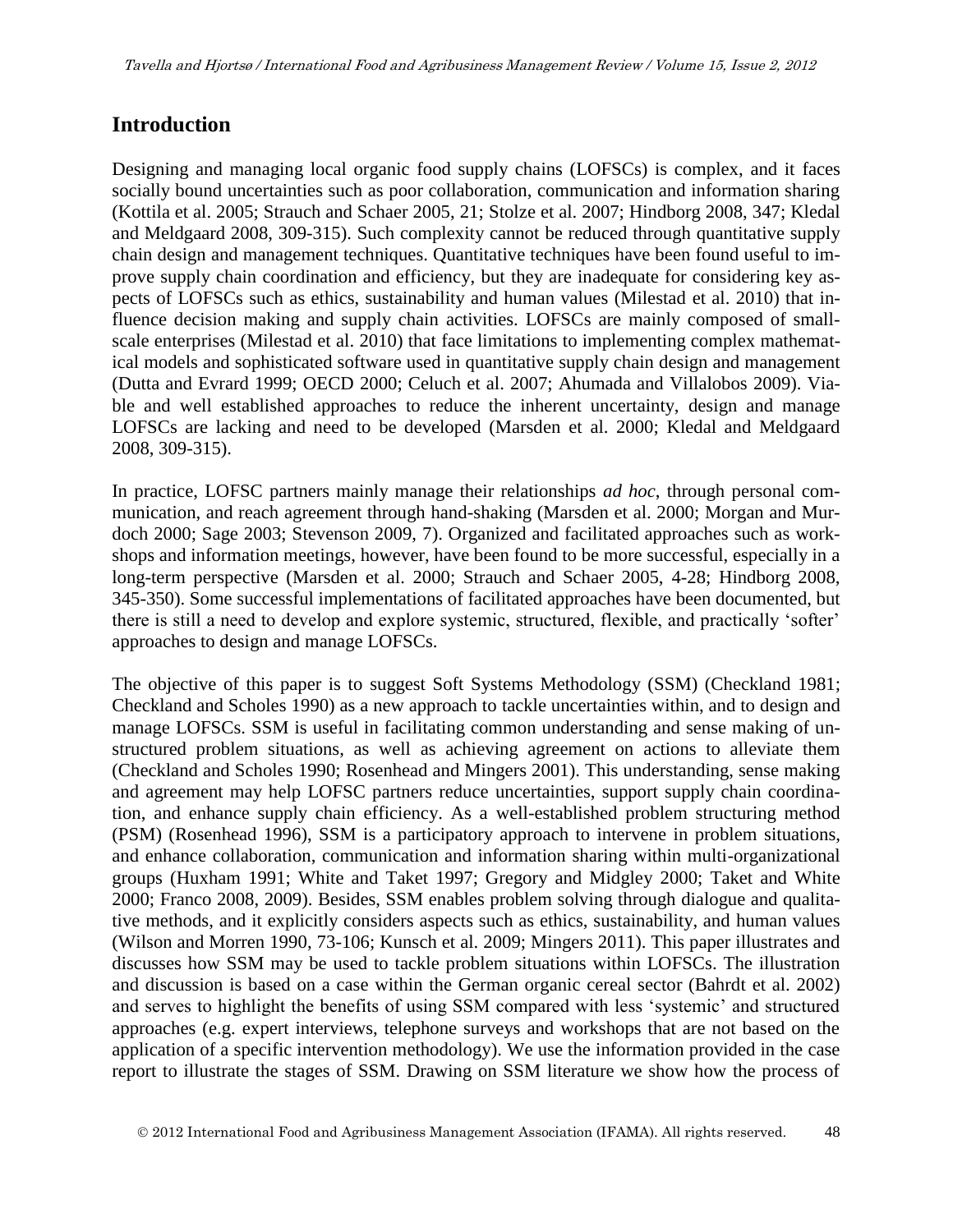SSM could have been applied within the case to better understand and structure the problem situation, support the participants in making decisions and reaching agreement on action plans.

A new contribution to the literature is achieved because SSM is here presented as a new problem solving approach which is useful to the local organic food sector. Within this paper, we provide a guideline for LOFSC partners to intervene and act in problem situations. This guideline shows how SSM is applied in practice, answers why it may be useful and emphasises the benefits of using it.

### **Local Organic Food Production**

In the developed world, since the Second World War, food has mainly been produced through conventional, industrialized and resource intensive practices, which has caused environmental degradation, resource depletion, health scares and consumer anxiety concerning food safety. Farmers, consumers, policy makers and researchers recognized the need for environmental and human protection, and thus started to support alternative food systems such as organic agriculture (Sage 2003; King 2008). The International Federation of Organic Agriculture Movement (IFOAM 2005) defines organic agriculture as, "a production system that sustains the health of soils, ecosystems and people...Organic agriculture combines tradition, innovation and science to benefit the shared environment and promote fair relationships and a good quality of life for all involved".

The organic area in the EU has been estimated to amount to 7.6 million ha with an increase by 7.4% per year (from 2000 to 2008) and 197.000 holdings (in 2008). The household expenses for organic food correspond to 1.9% of total food expenses implying difficulties for producers to sell their products and a consumers' limited purchasing power. Although, the sales of organic food in Italy, Germany and France have been increasing between 2000 and 2009 (average increase in Italy of 8.7%, in Germany of 14%, and France of 18.1%) (European Commission 2010, 1, 40- 42).

Compared to conventional produce, organic food has to be produced, processed and marketed according to strict regulations and national legislation and it is often produced and sold within local food supply chains (Milestad et al. 2010). LOFSCs are mainly composed of small-scale enterprises that aim to maintain short distances between each other and to end-consumers. Enterprises are diverse and they focus on holistic production practices and often sell their products through alternative food purchasing venues (e.g. farmers' markets and box schemes). Supply chain partners and end-consumers are committed to sustainable, ethical food production, distribution and consumption, whilst they appreciate trust, respect and values (Hinrichs 2000; Marsden et al. 2000; Sage 2003; King 2008; Björklund et al. 2009).

### **Local Organic Food Supply Chains – Problem Situation**

In general, agri-food supply chains are more complex to design and manage than most other supply chains (Ahumada and Villalobos 2009). Supply chain partners, for example may face uncertainties that mainly result from a lack of information and knowledge about markets; isolation of supply chain partners; different perceptions, attitudes, values and motivation among supply chain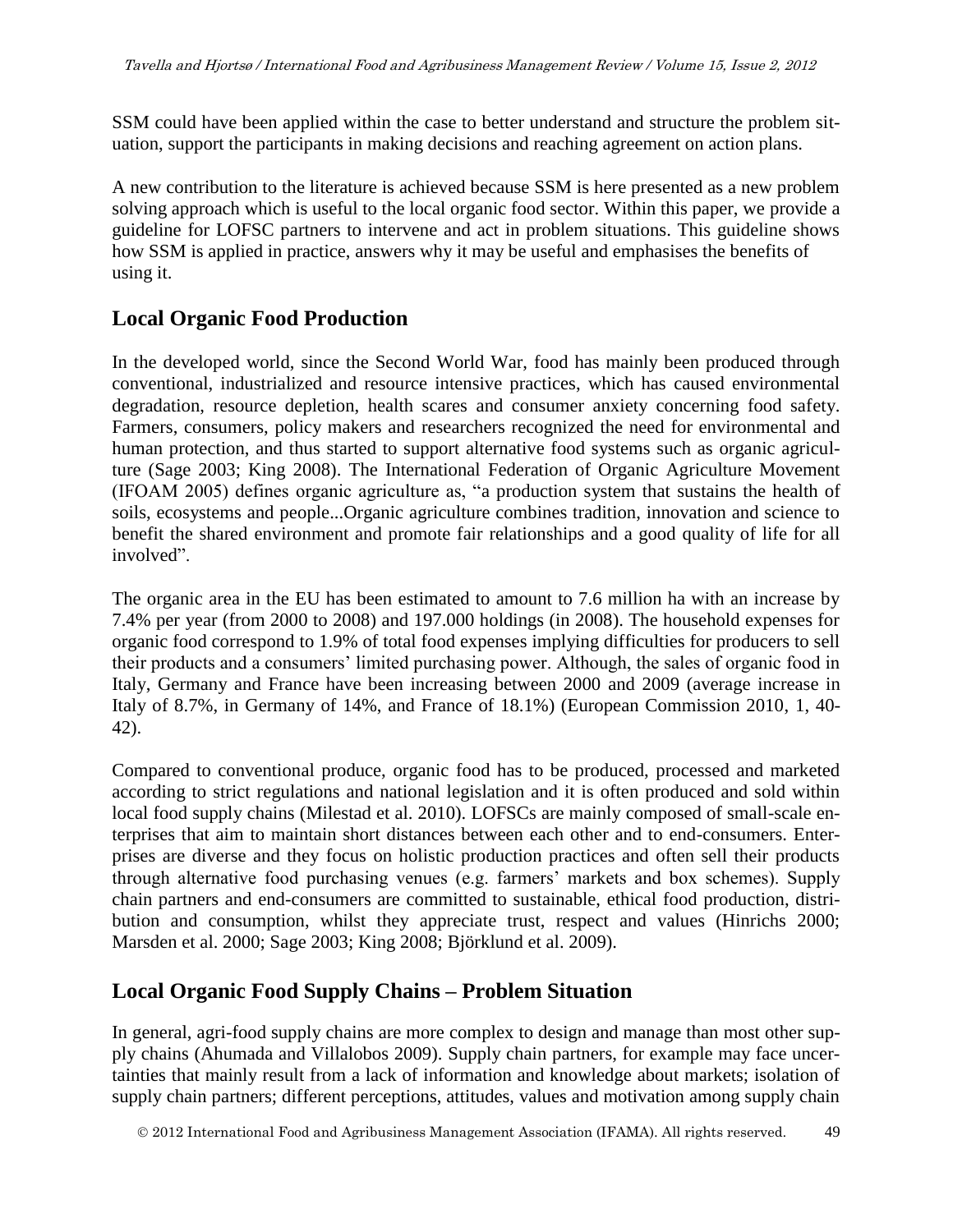partners; and the limited size of enterprises (Bahrdt et al. 2002; Kottila et al. 2005; Milestad et al. 2010). These uncertainties need to be controlled and reduced in order to design and manage supply chains, ensure supply chain coordination and achieve competitiveness and customer service (Stadtler 2005). In addition, reviewing the LOFSC-related literature, the following types of uncertainties are identified:

- Difficulty in choosing the right supply chain partners (Kledal and Meldgaard 2008, 309- 315);
- Difficulty in finding skilled supply chain partners (who have specific knowledge concerning organic food production and processing and management and economics) (Middendorf 2007; Kledal and Meldgaard 2008, 309-315);
- Difficulty in establishing contacts and dialogue with buyers (Hindborg 2008, 347);
- Inefficient and a lack of information sharing between supply chain partners (Kottila et al. 2005; Strauch and Schaer 2005, 21; Stolze et al. 2007);
- Difficulty in communicating differences between organic and conventional products to end-consumers (Kledal and Meldgaard 2008, 309-315);
- A lack of agreement among supply chain partners (Stolze et al. 2007; Kledal and Meldgaard 2008, 309-315; Naspetti et al. 2009);
- A lack of cooperation among suppliers causing shifts in raw-material quantities and quality (Kledal and Meldgaard 2008, 309-315);
- Barriers to accessing supermarkets for small-scale enterprises (Bahrdt et al. 2002, 28).

Such types of uncertainties are typically found in unstructured, complex problem situations (Rosenhead and Mingers 2001), as well as multi-organizational and collaborative groups (Gray 1989; Huxham and Vangen 2004). Stakeholders facing such uncertainties need to collaboratively engage in dialogue in order to understand, make sense of and structure the problem situation. Dialogue facilitates negotiation, accommodation of diverging interests and shared agreement on feasible actions to reduce the uncertainties (Rosenhead 1996; Franco 2009).

Compared to conventional producers, LOFSC partners have different needs concerning supply chain design and management (Marsden et al. 2000; Morgan and Murdoch 2000). The local distribution of organic food, for example through alternative food purchasing venues, is based on supply chain relationships which are different from conventional food distribution which occurs through global, larger companies. Local organic food suppliers, furthermore, require flexibility in supply chain activities as they may be distributing food through different channels ranging from farmer stands to restaurants and supermarkets. The presence of different channels opens up the opportunity to approach a broader range of customers and find a suitable niche for organic products. This, however, requires food suppliers to adapt to the customers' specific conditions: price setting by supermarkets (Milestad et al. 2010) and food demand in schools, kindergartens and restaurants differing from the seasonality of local produce are some of the challenges.

The next section defines supply chain design and management and reviews how uncertainties are traditionally controlled and reduced.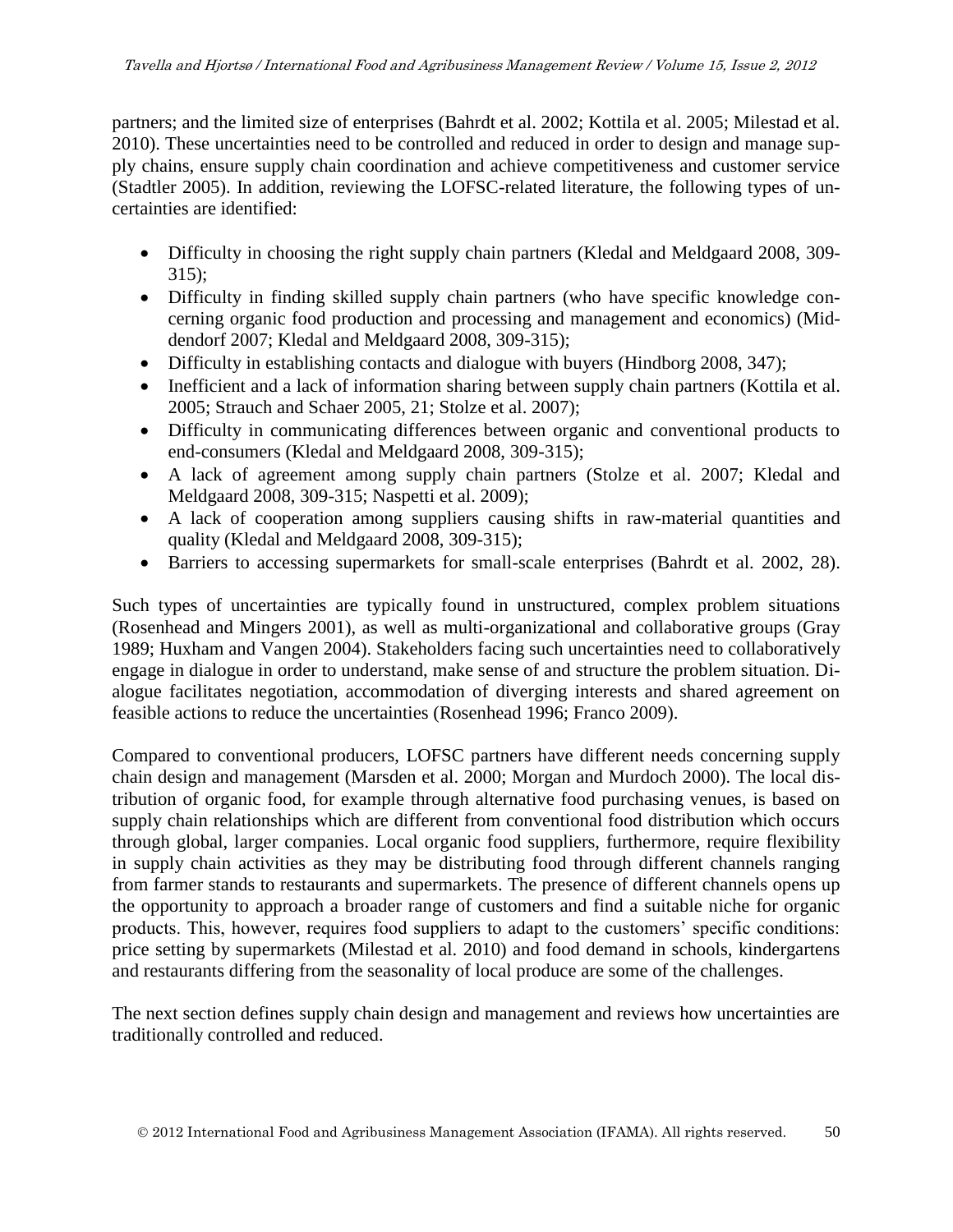### **Supply Chain Design and Management**

Supply chains are networks of organisations that are connected with each other with the aim of processing and selling products to end-consumers. Supply chains include suppliers, producers, customers, and end-consumers, but also transporters, warehouses, and retailers, depending on the specific supply chain configuration. Agri-food supply chains are networks of organisations that produce and sell fresh or processed products from vegetables, crops or animals (van der Vorst et al. 2007). In order to ensure materials, information and financial flows between supply chain partners, supply chains must be dynamic and flexible, built on cooperation, coordination, control and trust (van der Vorst et al. 2007; Naspetti et al. 2009).

Supply chain design (SCD) is a process to build supply chains. It consists of: (a) the choice of supply chain partners; (b) the identification of customer segments; (c) the location of production and distribution facilities; and (d) the identification of facility capacity and transportation means (Stadtler 2005). Stadtler (2005, 576), moreover, presents SCD as the basis for supply chain management (SCM), which is "…the task of integrating al units along a supply chain and coordinating materials, information and financial flows in order to fulfil (ultimate) customer demands with the aim of improving competitiveness of the supply chain as a whole". Supply chain partners achieve competitiveness and customer service through enacting supply chain activities such as managing relationships, defining supply chain leadership and advanced planning (Stadtler 2005).

Quantitative techniques have been found useful for supply chain design and management, especially to control and reduce uncertainties and to make optimal decisions (examples in: Beamon 1998; Reiner and Trcka 2004; Apaiah and Hendrix 2005; Santoso et al. 2005; Wang and Shu 2007; Thanh et al. 2008; Ahumada and Villalobos 2009; Hammami et al. 2009; Schütz et al. 2009). Supply chain contracts (Cachon 2003; Simchi-Levi et al. 2008, 125-138) and inventory management (Axsäter 2003; Graves and Willems 2003) have been used to manage relationships between supply chain partners and to coordinate materials, information and financial flows. Supply chain management through supply chain contracts may be optimized through quantitative analysis of possible types of contracts that match specific supply chain configurations. Quantitative analysis identifies supply chain partner´s profit and the global profit of supply chains. Therefore it enables the implementation of optimal contracts to enhance supply chain coordination (Cachon 2003, 5). Supply chain management and decision making through inventory management, similarly, rely on quantitative analysis of different supply chain configurations (Axsäter 2003).

These techniques, however, do not adequately consider LOFSC partners´ capabilities or needs. The application of quantitative techniques to control and reduce uncertainties within LOFSCs is limited. Quantitative supply chain design and management techniques require the application of complex mathematical models and advanced software. Not only are large amounts of precise data necessary that are difficult to collect and tabulate (Simchi-Levi et al. 2008, 90; 130-131), but also financial assets, sophisticated strategies, specific skills and knowledge. Such resources are lacking within small-scale enterprises, which limits the introduction of complex mathematical models and advanced software (Dutta and Evrard 1999; OECD 2000; Celuch et al. 2007). Quantitative techniques, furthermore, do not include variables which address major uncertainties within LOFSCs such as a lack of agreement, collaboration, communication and information sharing.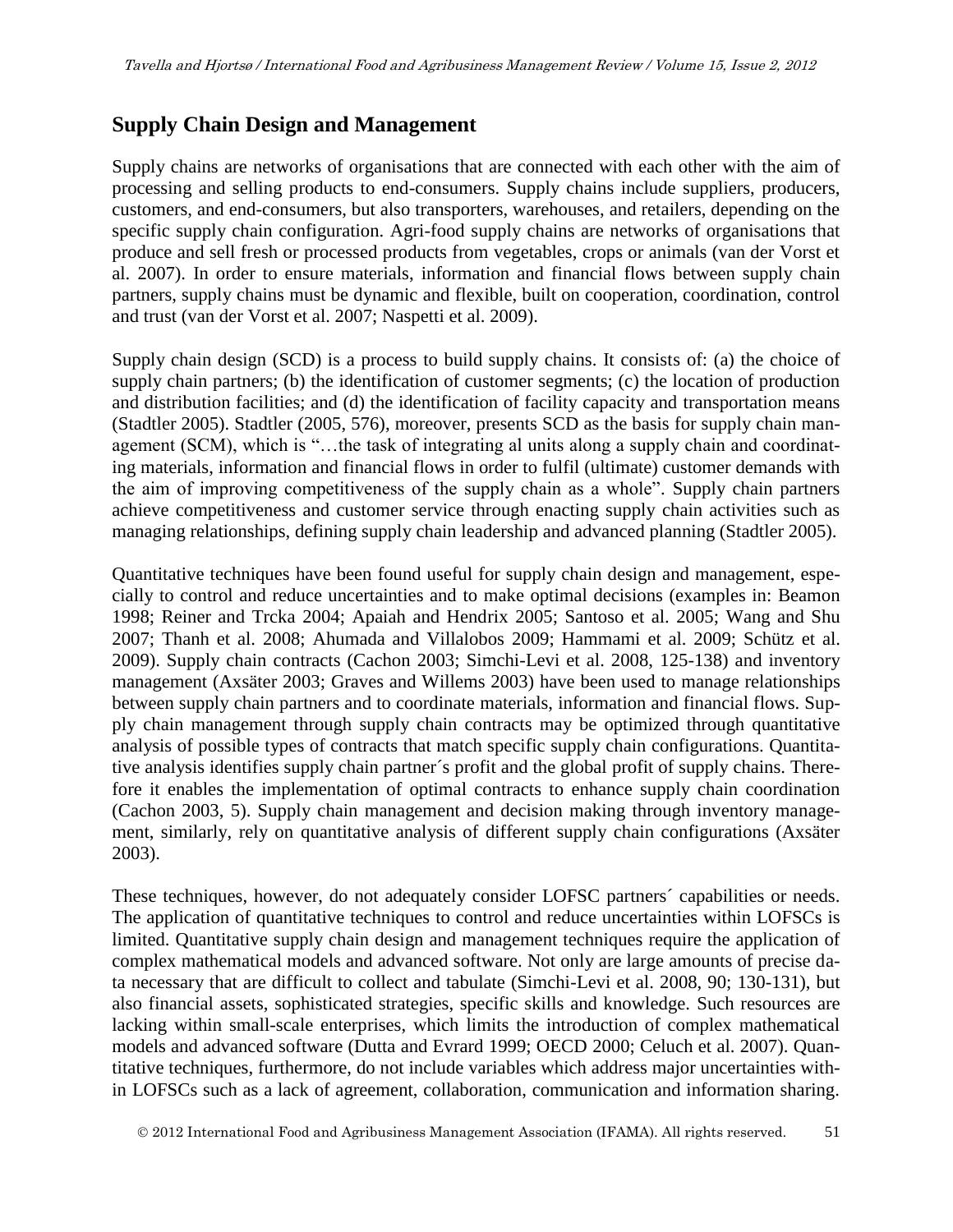Besides, decision making to reduce uncertainties and to design and manage LOFSCs also depends on ethical, moral and sustainability aspects that are not adequately considered by quantitative techniques.

Considering the nature of LOFSCs, new supply chain design and management approaches need to address: (i) the development and support of relationships between supply chain partners; (ii) the consideration of financial and intellectual capabilities; (iii) a focus on ethical, moral, and sustainability, as well as on satisficing goals; and (iv) flexibility in supply chain activities. As LOFSC partners lack information about markets and supply chain activities and face limitations in adopting complex mathematical models, it may be appropriate to focus decision making on satisficing – acceptable and rational goals (Douma and Schreuder 2008, 125-126) instead of on optimisation.

The so-called problem structuring methods (PSMs), designed to reduce complexity and uncertainty and to support group-decision making (Rosenhead 1996), provide a candidate group of methodologies which meet the identified requirements for new approaches to design and manage LOFSCs.

### **Problem Structuring Methods**

Van der Vorst (2000) describes supply chains as systems (Ackoff and Emery 1972). Systems Thinking (ST), also defined as the inquiry into systems, is a useful conceptual framework for understanding supply chains, as well as for intervening in supply chain design and management problem situations. ST includes two complementary traditions – hard and soft ST (Checkland and Scholes 1990, 25). Hard ST relies on quantitative, mathematical methods and is based on the idea that the world is systematic (Checkland and Scholes 1990, 25) and that problems can be adjusted to fit optimisation models in order to solve them (Wilson and Morren 1990, 109). The above-mentioned traditional supply chain design and management techniques can be classified as hard ST methods. Soft ST, on the other hand, aims to make sense of problem situations in order to understand, improve and change them (Checkland and Holwell 1998, 48). Goals of inquiry are considered to change constantly and to be conflicting (Wilson and Morren 1990, 111) so that problem situations need to be grasped from different points of view (Checkland and Holwell 1998, 48). Soft ST relies on qualitative approaches and human activity systems models that comprise human perceptions, behaviour, values, ethics and sustainability (Wilson and Morren 1990, 73-106; Kunsch et al. 2009; White and Lee 2009; Mingers 2011). Moreover, soft ST is based on facilitated processes of inquiry within a group of stakeholders (Checkland and Scholes 1990, 25) that are known as Problem Structuring Methods (PSMs). PSMs enable participatory problem definition, structuring, understanding and solving in complex situations of common interest (Rosenhead 1996; Taket and White 2000; Rosenhead and Mingers 2001). PSMs have not only been successfully applied to business redesign, strategic development, strategic change and innovation (Ormerod 1999) within individual organisations (Rosenhead 1996), but also within multi-organizational groups to strengthen cooperation, communication, negotiation and agreement (White and Taket 1997; Gregory and Midgley 2000; Taket and White 2000; Franco 2008, 2009).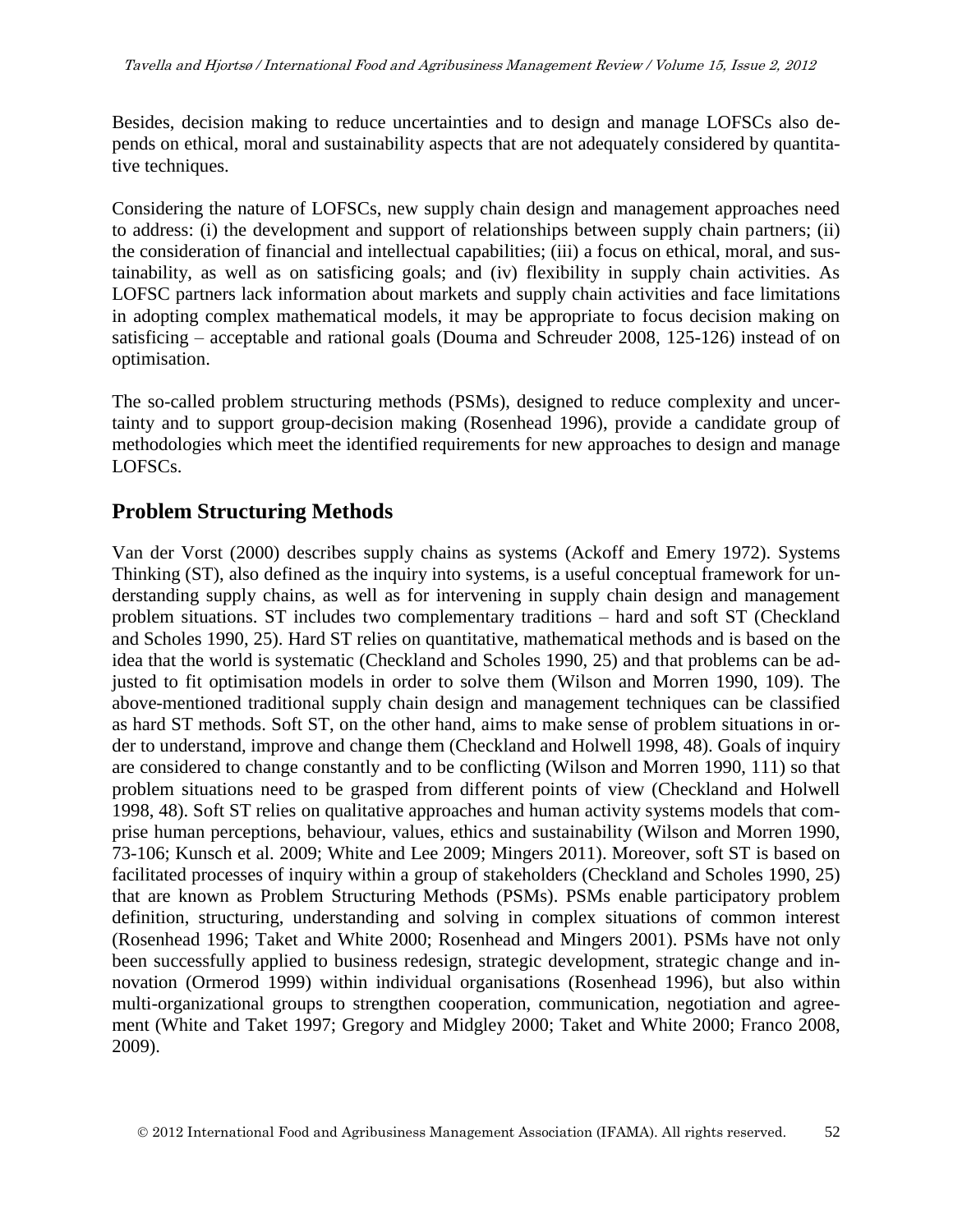The suite of PSMs covers a range of methodologies (Rosenhead 1996) such as Interactive Planning (Ackoff 1999), Strategic Choice Approach (SCA; Friend and Hickling 1987), Strategic Options Development and Analysis (SODA; Eden 1989), and Soft Systems Methodology (SSM; Checkland 1981; Checkland and Scholes 1990), which we suggest to design and manage LOFSCs.

### **Soft Systems Methodology**

The main reason for suggesting SSM lies in its potential to enable stakeholders to define problems logically and in detail, and to systematically take action for improvement (Checkland 1981). In particular, SSM addresses the four requirements for new approaches to design and manage LOFSCs listed above. As a PSM, SSM addresses the requirement (i) to develop and support relationships between LOFSC partners. The use of SSM enhances stakeholders' participation and group-decision making, whilst it also supports inter-organizational cooperation, communication, negotiation and agreement. Concerning requirement (ii), SSM is a learning process that is not solely reliant on a facilitator's skill as it can also be taught to the stakeholders involved (Checkland 2001, 88). Stakeholders already know the simple language to develop conceptual models as activities necessary to improve problem situations are formulated as verbs; as activities familiar from daily life (Checkland 2001, 77). Facilitators may also adapt SSM to stakeholders' needs and capabilities in such a way that all feel comfortable and can make their way through intervention (Checkland and Scholes 1990, 302). SSM fulfils requirement (iii), to focus on ethical, moral and sustainability, as well as satisficing goals, because it is based on soft ST and may also include hard methods if appropriate and necessary (Checkland and Scholes 1990, 25). Concerning requirement (iv), SSM is flexible to use and can be shaped throughout intervention (Checkland and Scholes 1990, 1-7). Therefore, it enables flexibility, not only during intervention, but also in the implementation of change and the carrying out of supply chain activities.

# **Soft Systems Methodology – An Illustration**

In the following section, we describe how SSM is applied in practice and illustrate a possible application to local organic food supply chain management based on a German case within the organic cereal sector (Bahrdt et al. 2002). The case serves to demonstrate how SSM may be used to intervene in problem situations and deal with uncertainties within LOFSCs.

An advisory company completed a project with the aim of describing the organic cereal sector in Germany and identifying challenges, barriers and uncertainties within related supply chains. Literature studies, expert interviews and telephone surveys with stakeholders were carried out to describe the organic cereal sector and to identify problem situations. In addition, workshops were organized with stakeholders to discuss the problem situations and identify possible actions for improvement. The advisory company looked at Germany as a whole in order to get a rich description of the organic cereal sector, but then narrowed down the perspective to the federal level to better understand the problem situations. For the latter purpose, the advisors carried out interviews and workshops with a limited number of representatives (1-5) from different supply chain stages and federal states. The representatives contributed especially with information from their local, regional environment. The German organic cereal sector is unstructured and includes sup-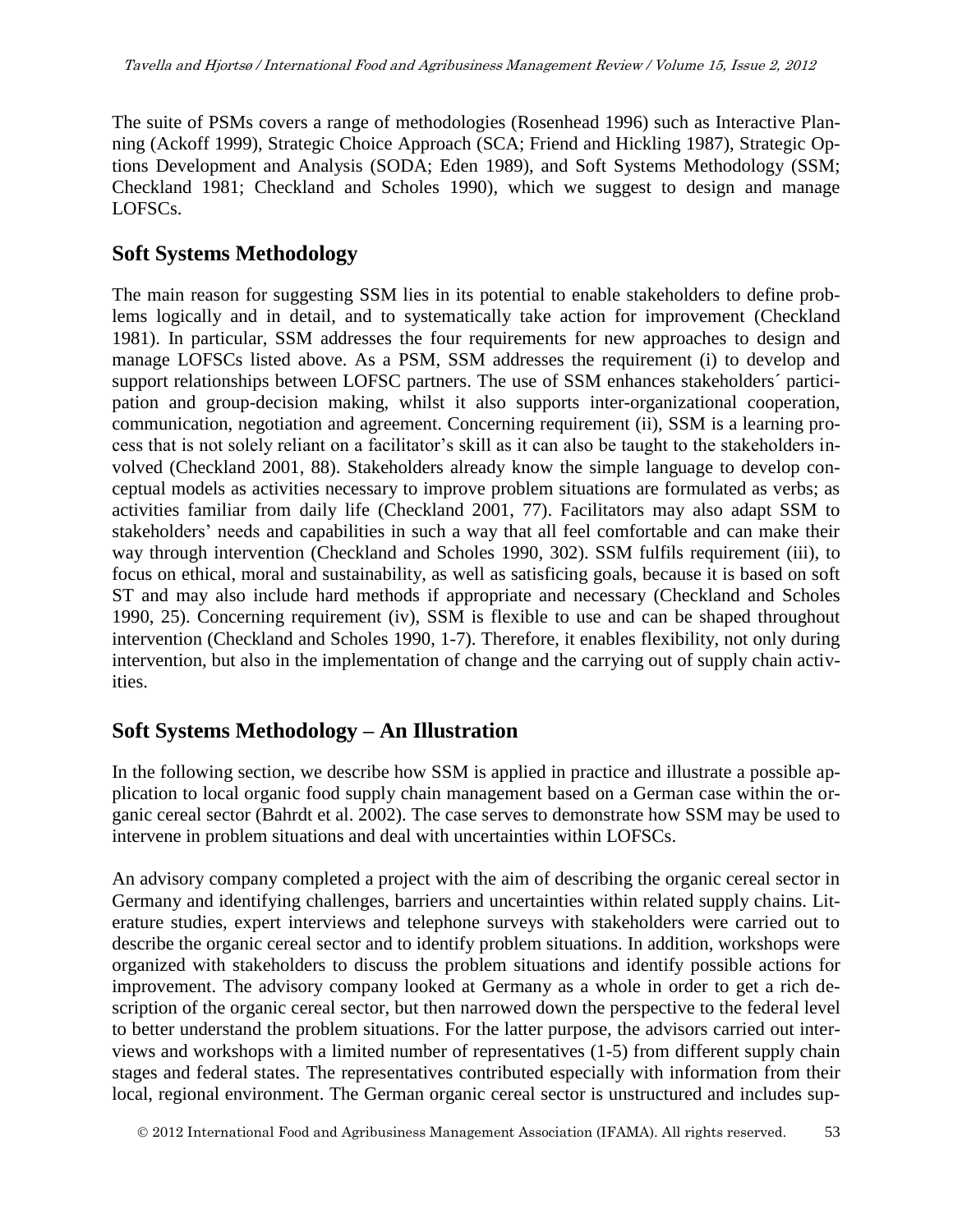ply chains that are mainly based on small-scale enterprises. The project participants have identified three major problem situations: (1) poor communication between supply chain partners and end-consumers and poor communication and collaboration among supply chain partners; (2) lack of access to information about markets, supply chain partners and necessary supply chain activities; and (3) complexity of traceability and food safety requirements.

The process of SSM is a framework for facilitators to guide groups of stakeholders during intervention in problem situations. The stakeholders are here supposed to be local organic food producers and/or suppliers who aim to collaboratively reduce supply chain uncertainties in order to design and/or manage supply chains. LOFSC partners´ participation and engagement in SSM is useful, because it enables to jointly examine, understand and make sense of uncertainties, besides to agree on actions to alleviate them (Checkland and Scholes 1990; Rosenhead and Mingers 2001). It can be argued that the types of uncertainties faced by LOFSC partners correspond to those for which PSMs were developed. Of course, other PSMs may be considered as well; here we intend to present SSM as an example and a promising approach.

To provide a guideline for LOFSC partners to intervene in problem situations, we illustrate SSM as a staged process. SSM however is an iterative and a flexible process, which allows for switching between and repeating stages (Checkland and Scholes 1990, 284). The purpose of iteration is to elicit relevant knowledge and reflect it back in a structured form, and often it is the process that is most revealing. Outputs of interventions may be visible, e.g. models and action plans or invisible, e.g. a change in appreciation, learning and an improvement of relationships (Rosenhead 1996; Franco and Montibeller 2010). Successful interventions may facilitate and enhance long-term decision making and action among stakeholders.

#### *Stage 1 — Rich Picture*

The process of SSM starts with the composition of a rich picture to describe (ideally also pictorially) a problem situation of common interest (Checkland and Scholes 1990, 45). The stakeholders jointly draw the rich picture and aim to understand the problem situation from different perspectives, to emphasise structures, processes, relationships, conflicts and uncertainties (Checkland 1990, A16-A19; Wilson and Morren 1990, 106; 119-120) and to get a feeling of the situation. Stakeholders get a feeling of the situation because they express concerns, judgments and values and visualize abstract aspects through symbols (Checkland and Scholes 1990, 45) (Fig. 1).

#### *Stage 2 — Cultural Analysis*

Cultural analysis views the intervention itself as being problematic and identifies: (a) the structure of the intervention and its roles – Analysis 1, (b) connections between roles, values and norms – Analysis 2, and (c) political dimensions – Analysis 3 (Checkland and Scholes 1990, 45- 51).

Within Analysis 1, stakeholders identify who is going to initiate the intervention and why it should take place, who intends to change and improve the problem situation based on what perceptions, knowledge and resources, and who may own the problem.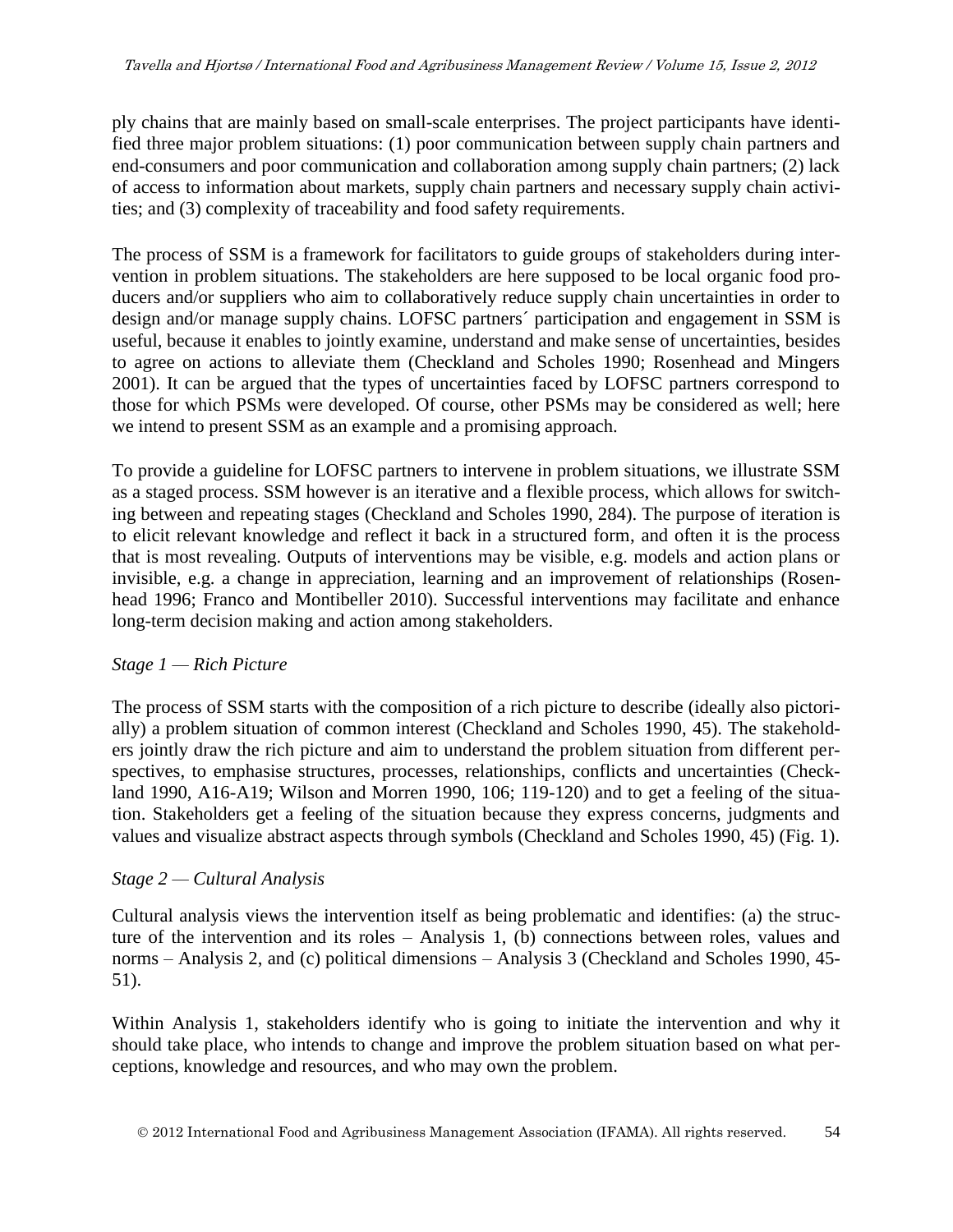

**Figure 1.** An example of a rich picture used as a facilitative device to support collective deliberation.

#### Analysis 1:

- a) *Client*: food producers and/or suppliers participating in the German case
- b) *Client´s aspiration*: improve communication and collaboration between supply chain partners and with end-consumers
- c) *Problem solvers*: involved facilitator(s) (facilitators´ names), advisory company, and supply chain partners
- d) *Resources available*: SSM; supply chain partners; information, knowledge and material available; duration of the project
- e) *Constraints*: time; knowledge and information about LOFSCs; cultural environment
- f) *Problem owners*: food producers and/or suppliers, involved supply chain partners, endconsumers, control authorities
- g) *Implications of problem owner chosen*: the results of intervention must especially be useful to supply chain partners and end-consumers. Therefore, information regarding supply chain partners, as well as end-consumers, must be available. Involvement of endconsumers in a representative way is difficult to achieve. Therefore, existing empirical data about end-consumers should be analysed
- h) *Reasons for regarding the problem as a problem*: loss in market opportunities; lack of product quality, supply chain coordination and efficiency
- i) *Value to the problem owner*: improved communication and collaboration between supply chain partners and with end-consumers may increase supply chain coordination, efficiency and profit, whilst also supporting end-consumers' trust and decision making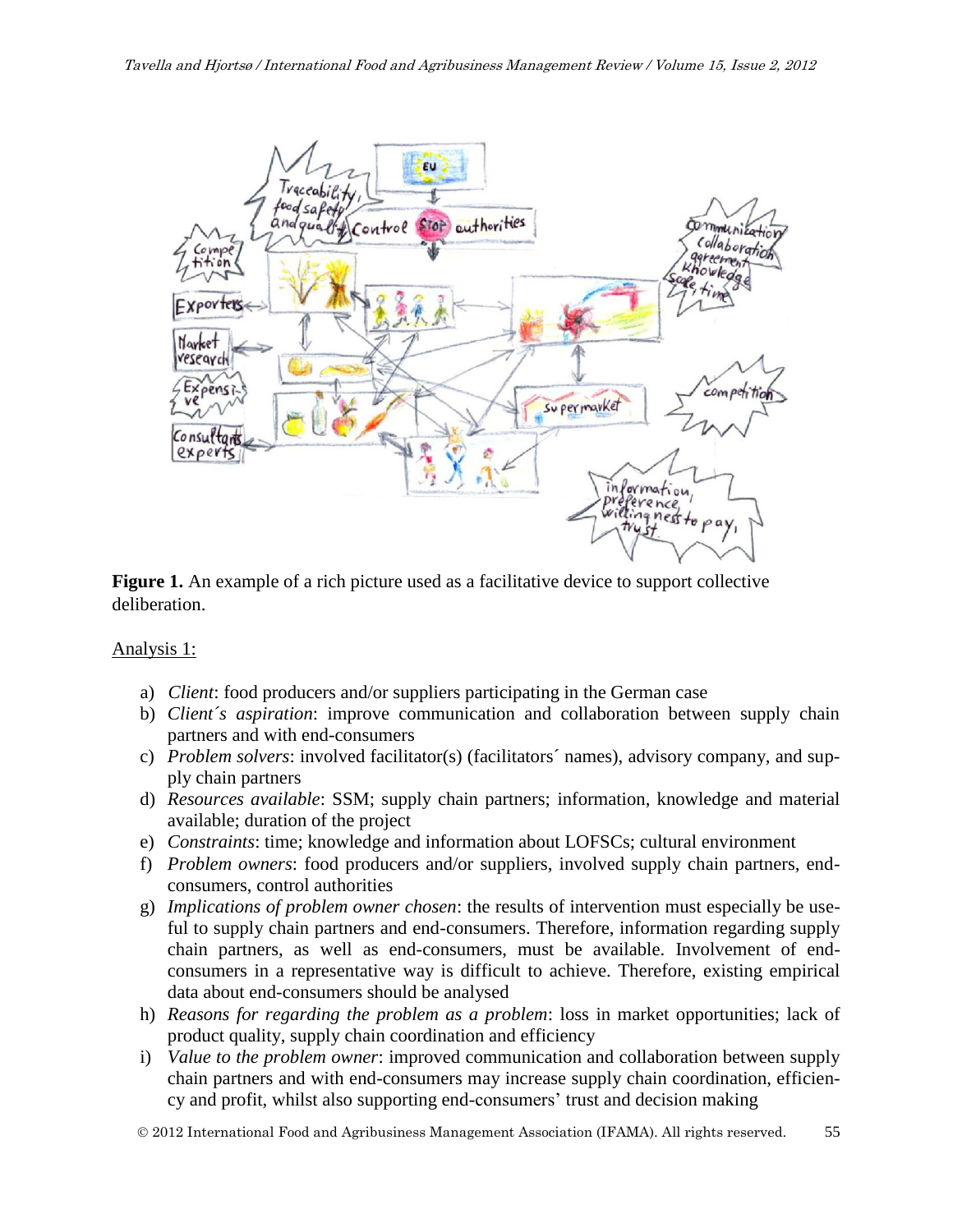Within Analysis 2, stakeholders look at the problem situation as a social system. Here stakeholders have a specific social position, which is characterized by a specific socio-cultural behaviour. Analysis 2 not only serves to identify and describe the atmosphere within the intervention, but also to judge whether it is humanly good or bad (Checkland and Scholes 1990, 49) and seek to identify the reasons for a certain atmosphere (Georgiou 2008).

#### Analysis 2:

*Socio-cultural behaviour among supply chain partners and end-consumers is characterized by:*

- Tension
- Low team spirit
- Disorganized
- Reluctance
- Desire to communicate, collaborate, and improve
- Desire to meet customer demand

Within Analysis 3, stakeholders look at political dimensions typical for situations in which humans with different interests are involved. Stakeholders identify how power is expressed, obtained, maintained and passed on (Checkland and Scholes 1990, 50-51; Georgiou 2008).

#### Analysis 3:

*Supply chain partners have:* 

- Power to change

- Power to hinder collaboration and communication (e.g. lack of information and knowledge, isolation and different opinions)

- Low power in larger markets (barriers and competitors)

*Consumers have:* 

- Power to change buying behaviour

- Power to impact supply chain profit (low demand, buying frequency and expenditures; different preferences and lack of information)

- Power to impose demand (e.g. for information and prices)

Through Analysis 3, stakeholders become aware of the contradictory issue of being responsible for poor collaboration and communication and of being capable of changing problem situations. Finding out why stakeholders are responsible for poor collaboration and communication may clarify the actions necessary to achieve improvement.

In the case of supply chain design, we suggest Analyses 1, 2, and 3 as an approach to define the first part of the design of LOFSCs. In Analyses 1 and 2, local organic food producers and/or suppliers discuss the need to find and integrate further supply chain partners, who may be involved in the intervention process. In Analysis 3, the identified and cooperating supply chain partners discuss and decide who should be in charge of chain leadership and responsible for coordinating supply chain decisions. This stage is not illustrated here because supply chain design is not included in the German case.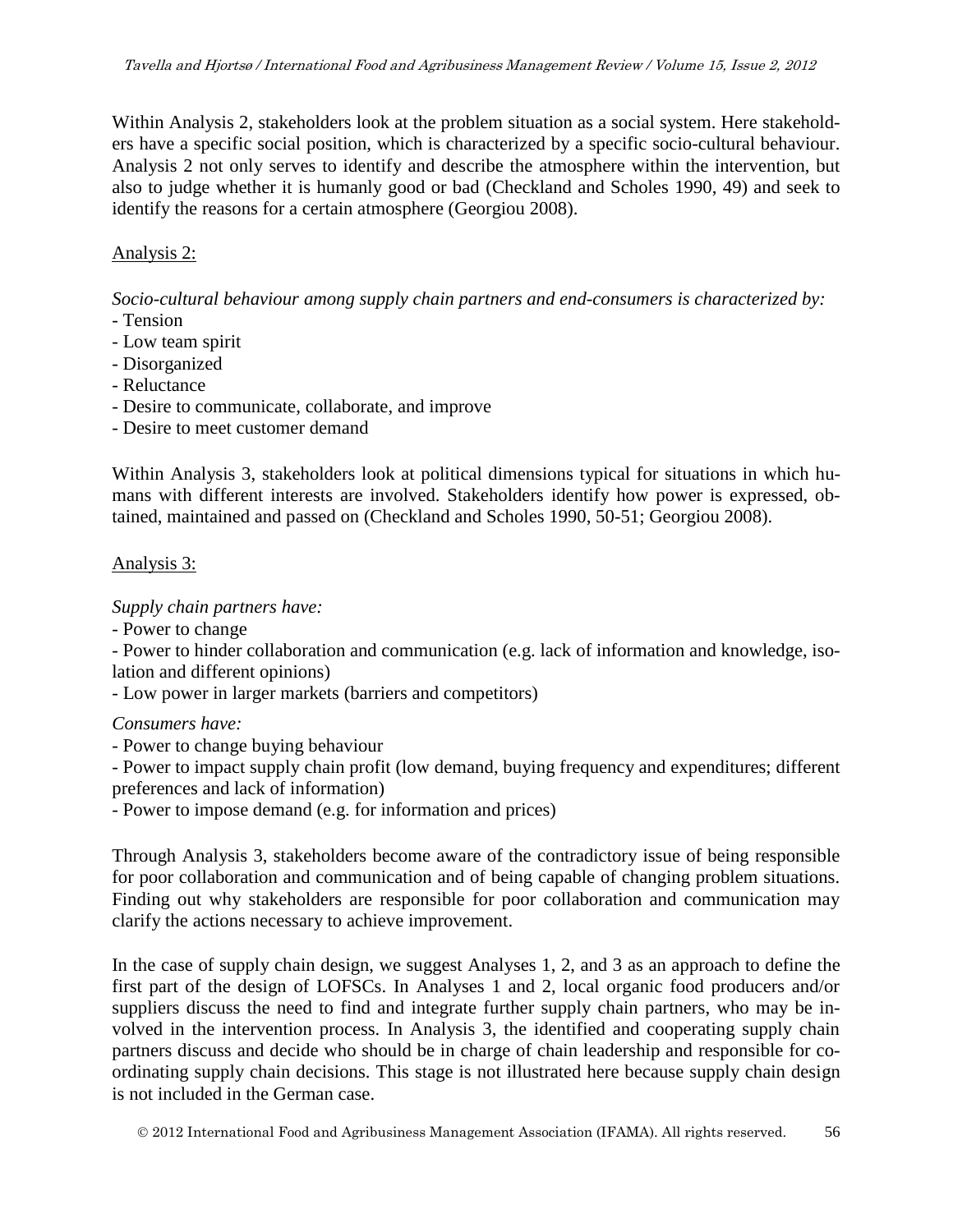#### *Stage 3 — Definition of Relevant Systems*

Relevant systems, also called root definitions, describe in one or two sentences transformation processes of some entity into a new form of the same entity (Checkland and Scholes 1990, 33). Root definitions as planning statements describe the system to realize transformations, enhance change and improvement. This system should suit the problem situation of concern and its stakeholders in order to enable meaningful and innovative change. First, stakeholders identify transformations to reduce uncertainties. Second, the details of the transformations are defined through the CATWOE mnemonic. Finally, the root definitions are formulated (Georgiou 2008).

#### Formulations of Transformations (T):

*Uncertainty 1 - example:* 

Difficulty in implementing marketing activities

T1: Poor marketing activities  $\rightarrow$  marketing activities met

#### *Uncertainty 2 - example:*

Poor knowledge, information and expertise sharing between SC partners

T2: Poor knowledge, information and expertise sharing  $\rightarrow$  knowledge, information and expertise sharing met

The same exercise is performed for each uncertainty identified within the rich picture.

#### CATWOE Based on T2:

- C (customers victims or beneficiaries): supply chain partners
- A (actors who undertake T): supply chain partners
- T: Poor knowledge, information and expertise sharing → knowledge, information and expertise sharing met
- W (Weltanschauung meaningful perspective): Knowledge, information and expertise sharing between supply chain partners supports collaboration and improves supply chain coordination. Openness benefits everybody and leads to increased financial returns
- O (owners who might stop T): supply chain partners
- E (environmental constraints): capabilities, culture, attitude, access to information

#### Root Definition:

A supply chain internal system to improve knowledge, information and expertise sharing between supply chain partners, in accordance with supply chain partners' needs and wishes, in order to support collaboration and improve supply chain coordination, by introducing new opportunities to share knowledge, information and expertise. The system operates in an environment in which supply chain partners have different capabilities, cultures, attitudes and limited access to information.

#### *Stage 4 — Modelling Relevant Systems*

Relevant systems are modelled as conceptual models (Figure 2), which are also known as purposeful human activity systems (HAS) that show the inter-linked human activities necessary to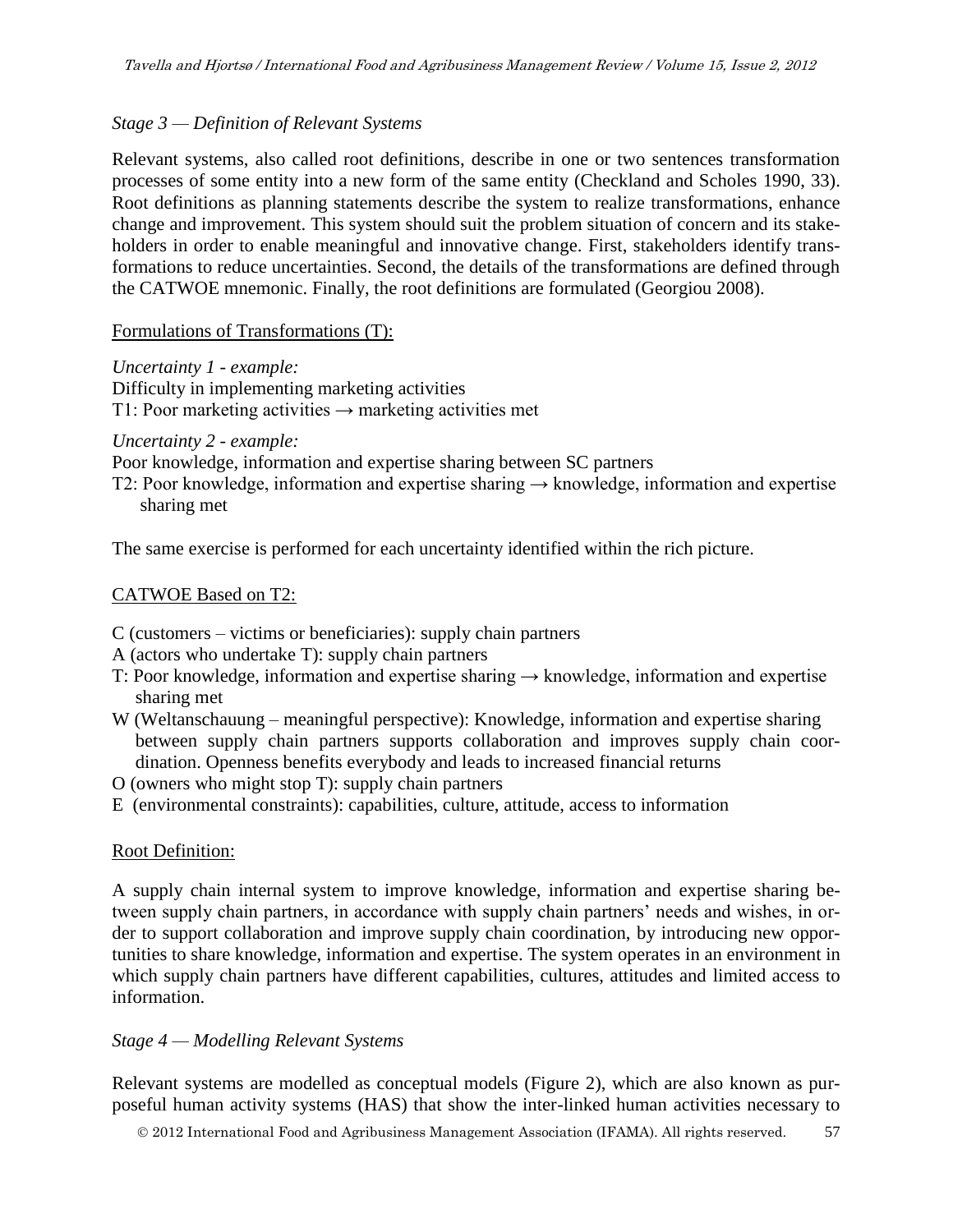realize transformations. Human activities formulated as verbs depend on and influence each other, thereby building a structured plan for action (Checkland and Scholes 1990, 35-36). The HAS model (Figure 2) shows human activities to carry out the transformation T, i.e. to improve knowledge, information and expertise sharing between supply chain partners.

Action plans need to be evaluated before implementation in order to ensure their maintenance under uncertain, complex and dynamic circumstances. Checkland and Scholes (1990, 38-39) suggest the logical analysis including the 5 Es' to evaluate the feasibility of transformations and related human activities:

- *Efficacy* identifies whether the means work to realize T;
- *Efficiency* identifies whether the minimum resources are used to realize T;
- *Effectiveness* identifies whether T meets long-term aims;
- *Ethicality* identifies whether T is moral;
- *Elegance* identifies whether T is aesthetically pleasing.



Figure 2. An example of a human activity system (HAS) used to facilitate collective design and discussion processes.

Logical Analysis for HAS in Figure 2:

*Efficacy*: Collaboration and supply chain coordination are increasing *Efficiency*: Knowledge, information and expertise are shared at minimal costs *Effectiveness*: Knowledge, information and expertise are shared *Ethicality*: Supply chain partners act with social and moral responsibility *Elegance*: Knowledge, information and expertise sharing enables obstacle free collaboration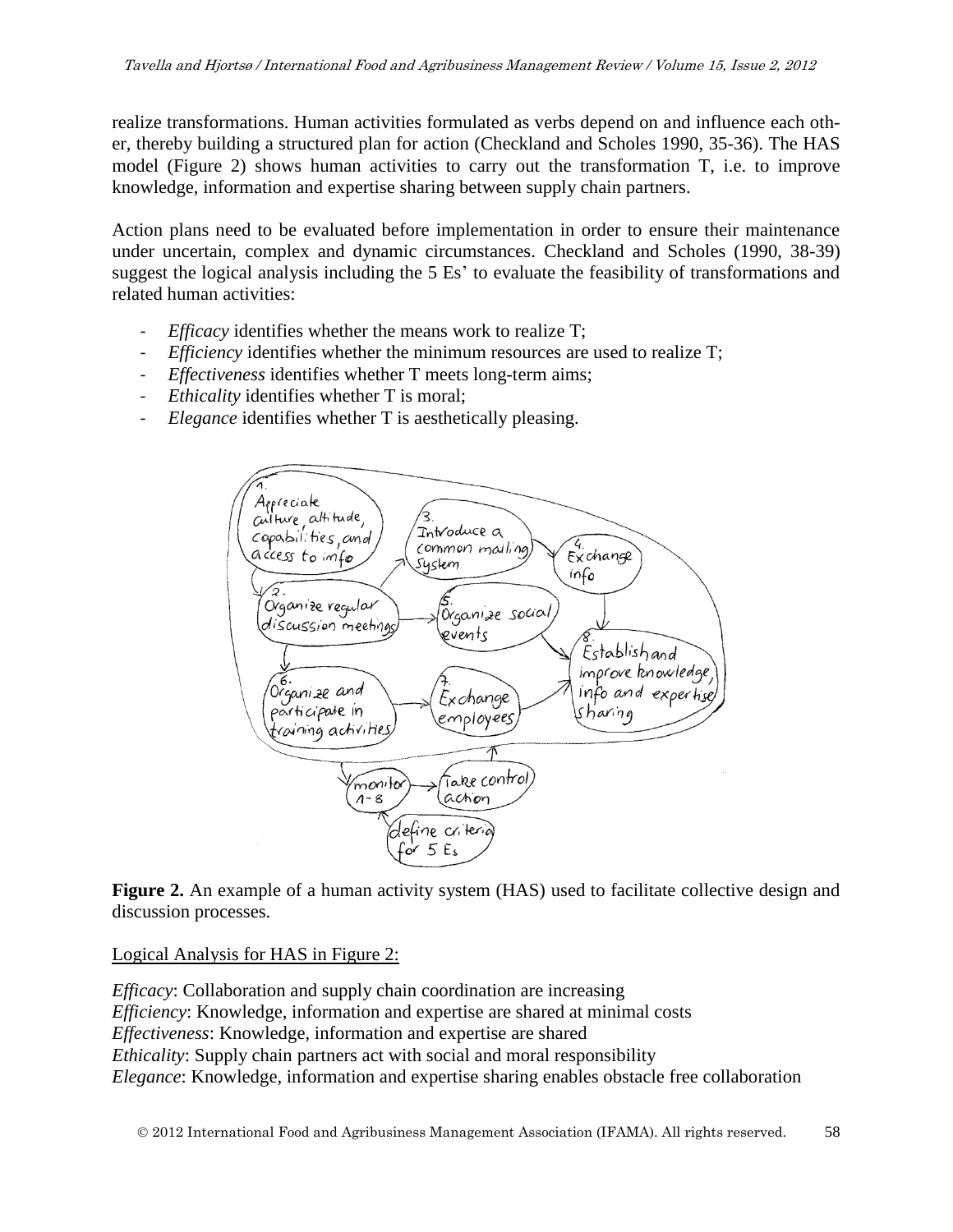In line with Checkland and Scholes (1990, 25; 31-32) and Wilson and Morren (1990, 107; 110), conceptual models can be completed or replaced by quantitative models. Therefore stakeholders can at this stage choose between qualitative and quantitative models depending on the uncertainty and the supply chain activity of concern.

In the case of SCD, supply chain partners design here the second part of supply chains (resulting from stage 2), i.e. identify the location of production sites and facilities, facility capacity and transportation means.

#### *Stage 5 — Comparison of Conceptual Models with the Real World*

Stakeholders compare conceptual models with the real world by answering questions such as, "Does the activity in the model exist in the real world? How is it done? By what criteria is it judged?" (Checkland 2001, 83-86) (Table 1). Comparison allows ideas for change to be debated so that new ones eventually emerge and finally agreement is achieved as to how to implement change and realize improvement (Checkland and Scholes 1990, 43-44).

| <b>Activity in Model</b>             | Exists?        | How?                                                                   | Who?                  | Good or Bad?                                                           | <b>Alternatives?</b>                                             |
|--------------------------------------|----------------|------------------------------------------------------------------------|-----------------------|------------------------------------------------------------------------|------------------------------------------------------------------|
| Organize regular                     | No, not        | Occasional discus-                                                     | <b>SC</b>             | Current                                                                | Organizing regular                                               |
| discussion meetings                  | regularly      | sion occurs between<br>individual SC<br>partners                       | partners              | discussion is<br>bad                                                   | meetings along the<br>entire SC is a new<br>opportunity          |
| Introduce a common<br>mailing system | No.            |                                                                        |                       |                                                                        | Introducing a mailing<br>system is<br>innovative                 |
| Organize social<br>events            | N <sub>o</sub> |                                                                        |                       |                                                                        | Organizing social<br>events is<br>innovative                     |
| Exchange<br>information              | Yes            | Information is<br>exchanged as part of<br>traceability<br>requirements | <b>SC</b><br>partners | Current<br>exchange of<br>info concern-<br>ing traceability<br>is good | Exchange of info<br>should also occur apart<br>from traceability |

#### **Table 1.** Comparison of Conceptual Models with the Real World

**Note.** Each activity in the human activity system is to be compared with the real world. This table only provides an example.

#### *Stage 6 — Formulation of Changes*

As a result of stage 5, stakeholders formulate changes that are systematically desirable and culturally feasible; changes that are relevant, meaningful and that meet stakeholders' needs and wishes (Checkland 2001, 85-86) (Table 2).

The process of SSM may be seen as innovative compared with the research approach used within the German case because SSM relies on visual methods (e.g. rich picture and HAS) and means (e.g. boxes and tables) to provide compact, clear and easily accessible information. Visual mate-

2012 International Food and Agribusiness Management Association (IFAMA). All rights reserved. 59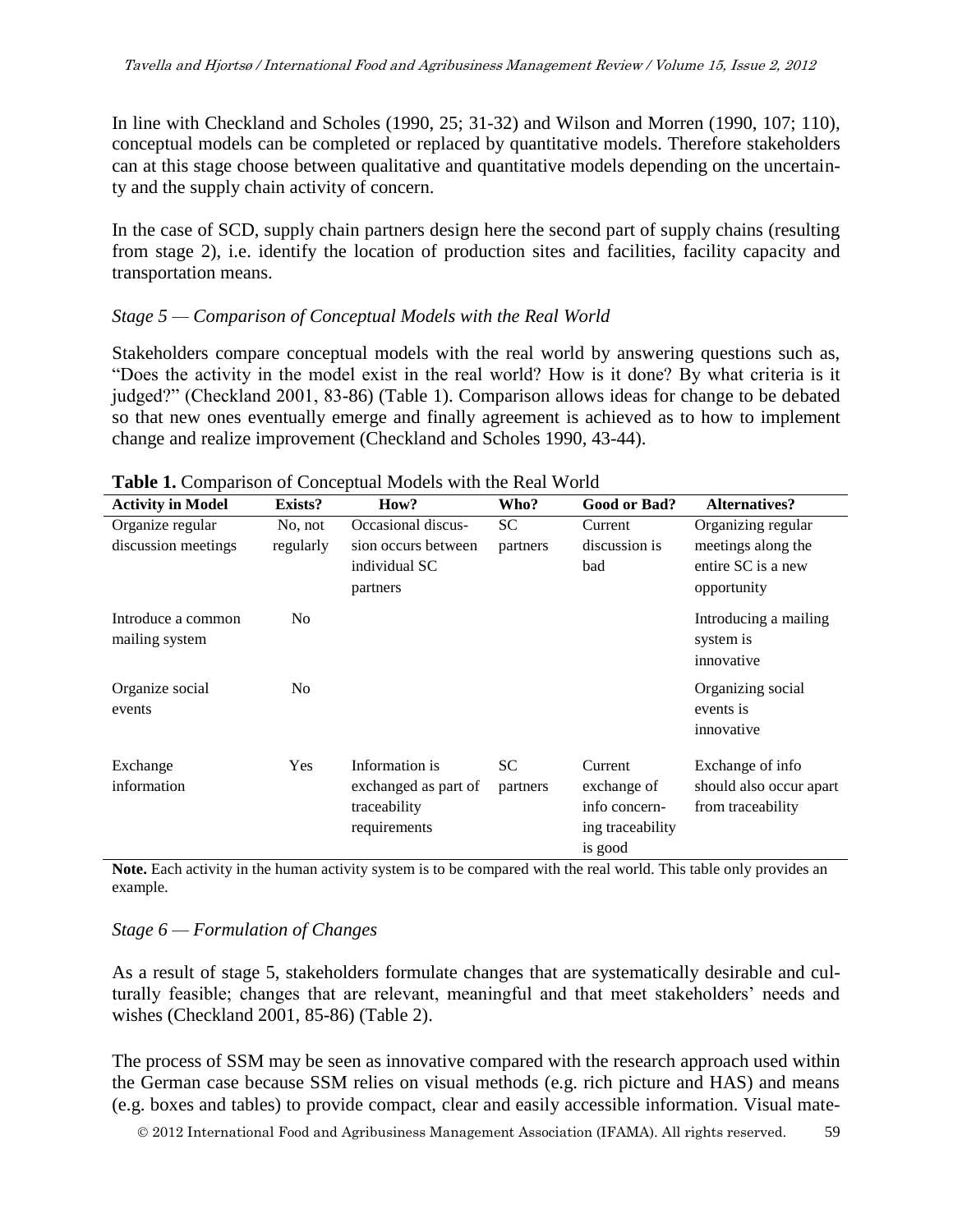rial allows stakeholders to share different perceptions, ideas, and issues, and to better understand complex relationships. Dialogue and debate which is based on visual material may, thus, be more efficient than purely oral dialogue and debate (White 2006). Visual material improves stakeholders´ engagement because they see how their input is considered to increase richness and take action (Franco 2006). It is also useful to define and assess milestones, see what has been addressed and identified in order to keep track of progress (Ackermann 1996), support decision making and accelerate the implementation of change.

| <b>How</b>                              | Desirable? | <b>Feasible?</b> | <b>Possible Action</b>                                                                                                                          |
|-----------------------------------------|------------|------------------|-------------------------------------------------------------------------------------------------------------------------------------------------|
| Organize monthly<br>discussion meetings | Yes        | Yes              | Find location; select an organizing com-<br>mittee; select discussion topics. Who will<br>carry out the actions and by when?                    |
| Exchange employees                      | <b>Yes</b> | Yes              | Describe employees' profiles; exchange<br>profiles; set up a plan. Who will carry out<br>the actions and by when?                               |
| Organize product<br>information days    | <b>Yes</b> | <b>Yes</b>       | Find location; provide product descrip-<br>tions; discuss production and marketing<br>practices. Who will carry out the actions<br>and by when? |
| Exchange product<br>information         | Yes        | Yes              | Provide product descriptions; circulate e-<br>mails. Who will carry out the actions and<br>by when?                                             |

#### **Table 2.** Formulation of Changes

#### *Stage 7 — Take Action*

Stakeholders take action to implement change and improve the problem situation through recycling the SSM process (Checkland 2001, 86).

# **Methodological Reflections and Conclusion**

Local organic food supply chain partners face uncertainties such as poor collaboration, communication and information sharing that cannot be controlled and reduced through quantitative supply chain design and management techniques. Such techniques are expensive and complex to use and do not adequately consider major aspects of LOFSCs such as ethics, sustainability and human values. Systemic, structured, and facilitated approaches to reduce uncertainties within LOFSCs, support supply chain design and management are lacking and need to be developed.

Researchers have discussed the benefits of using systemic, structured and facilitated approaches for problem solving and decision making. Systemic and structured approaches enable stakeholders to enter problem situations from a complete, wide ranging perspective, to gain clarity in thought, will and deed. Moreover, systemic and structured approaches not only structure the process of intervention and the complex problem situation, but also structure the process of thinking and change (Mingers and Taylor 1992). These approaches also help facilitators guide stakehold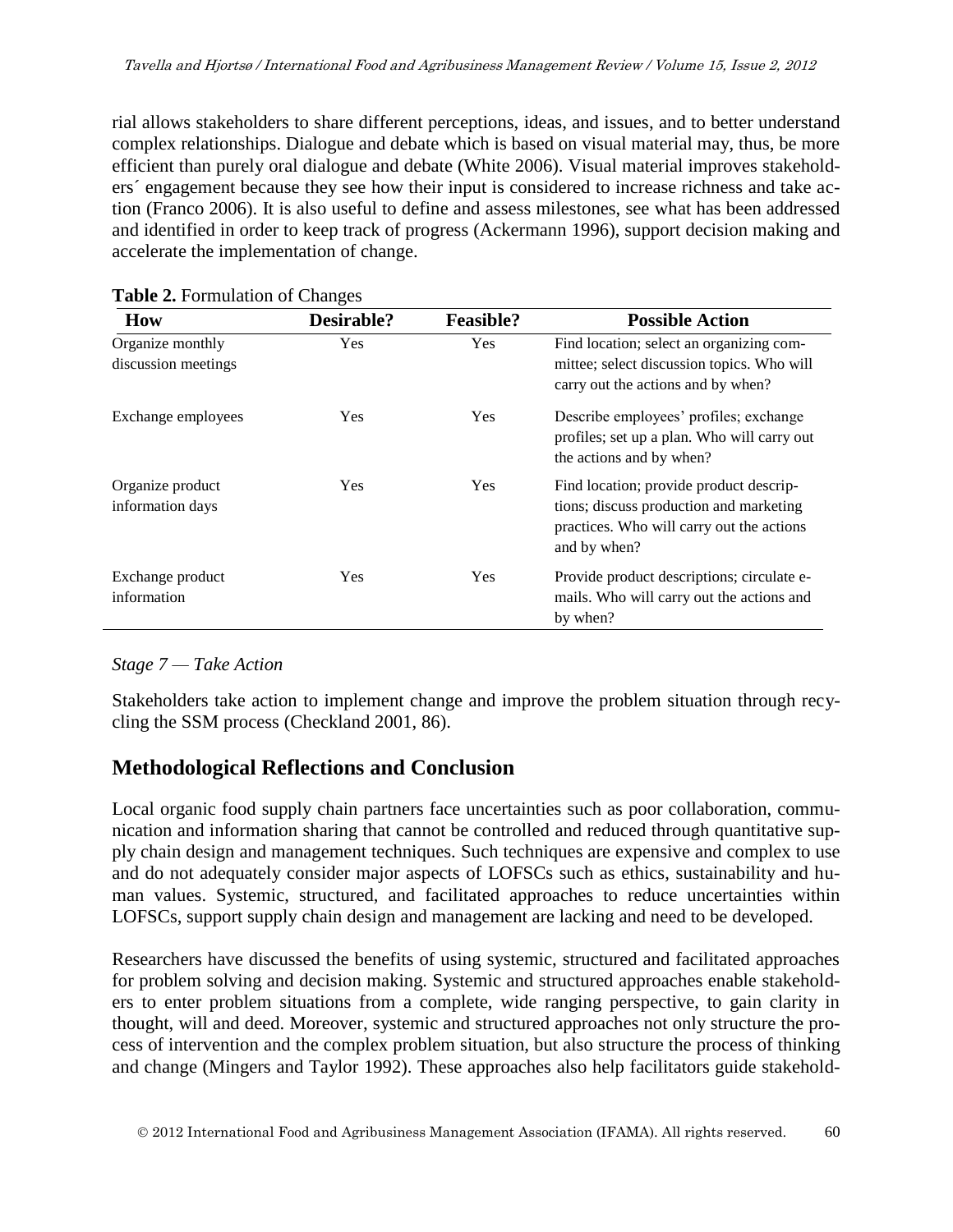ers during exploration with a focus on the problem situation in order to achieve progress (Ackermann 1996).

Facilitators guide stakeholders in a constructive direction, refresh them with energy (Phillips and Phillips 1993) and deal with different personal interests and dominating personalities (Ackermann 1996). Facilitators not only manage the complexity of problem situations, but also of human relations manifested during intervention (Rosenhead 1996). Their aim is to understand group life (Phillips and Phillips 1993, 541), and ensure stakeholders' free contribution and equal participation (Ackermann 1996). Free contribution and equal participation increase stakeholders´ motivation, ownership and commitment to decisions and actions for change (Ackermann 1996; Gregory and Midgley 2000).

The aim of this paper was to suggest SSM as a suitable approach to design and manage LOFSCs. Based on theory and the illustration of a German case, the paper has illustrated how SSM may be used to tackle uncertainties within organic FSCs that are mainly based on small-scale enterprises. In order to identify the benefits of using SSM, we shall consider what it might have evoked, if applied to the German case. The case mainly reports uncertainties that need to be approached through dialogue and consensus. Case participants express a need for change, improvement and innovative approaches to deal with difficulties to communicate, agree, learn and understand. The research approach used within the case enables participants to better understand the problem situations and uncertainties. The case report, however, does not mention any increase in communication and agreement as a result of the research approach. Participants come up with innovative ideas about how to improve the problem situations, but these are only formulated as suggestions (Bahrdt et al. 2002, 67-69) and not as agreed and planned actions.

Soft Systems Methodology is a structured learning approach that enables stakeholders to better understand and structure problem situations, evolve strengths, agree on action plans for improvement, and engage for intended change and innovation (Checkland and Scholes 1990, 3). The process of SSM is just about purposeful, every-day thinking, but it provides better organisation and structure. Stakeholders explicitly formulate ideas, follow a path towards results and may share, trace and recall ideas at any time (Checkland and Scholes 1990, 300-302).

The case report is more a detailed description of the German organic cereal sector than a plan to take action, but it can be seen as an input for future activities. From our point of view, SSM and the identification of who is going to do what and how, would have added an action-oriented perspective to the suggestions to improve problem situations. SSM might have supported the participants in agreeing on actions to tackle the problem situation and carrying out the suggestions they made. The participants formulated suggestions using verbs such as "could" or "should", whereas the use of SSM would have generated feasible and desirable options for change based on active verbs. Through SSM, stakeholders get ready to act for change and improvement because Analysis 1, CATWOE, root definitions and conceptual models clarify who does *what* (T in CATWOE), *how* (activities in HAS), *under what constraints* (E in CATWOE), *with what resources* (point d in Analysis 1), and *why* (points h and i in Analysis 1; W in CATWOE). Knowing why in particular and clarifying the meaning and value of ideas motivate stakeholders to decide, take purposeful action and engage for improvement (Checkland 1990, A39).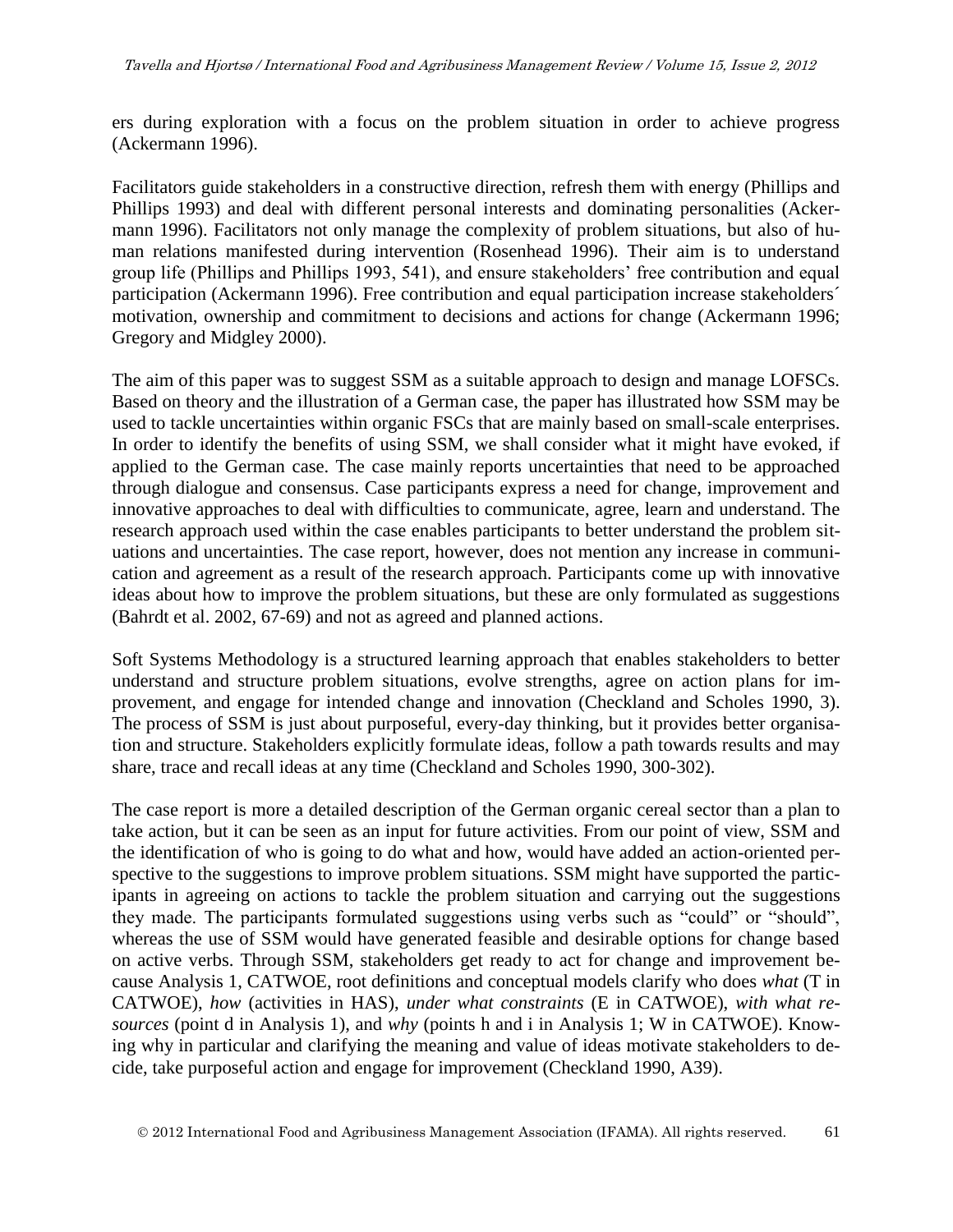The use of SSM implies further benefits: rich pictures and Analyses 1, 2, and 3 extract tacit knowledge from stakeholders, which is valuable for improving problem situations (Georgiou 2008). Within Analysis 2, stakeholders identify and discuss the atmosphere of intervention and abstract aspects that *a priori* might not be obvious. Stakeholders become aware of emotional relations between each other that not only help explain and structure uncertainties, but also enhance motivation to act for improvement. Analysis 3 supports stakeholders in identifying their power and competences. Awareness of being able to change problem situations, but also to hinder change – which might not be obvious to all stakeholders – may enhance further engagement and motivation. The identification of power may also increase learning among stakeholders because learning is considered to be especially productive when it is done by those who have the power to act (De Geus 1988).

Checkland (1990, A14) points out that the formulation of ideas is not enough to enable action, but that "debate structured by questioning perceptions of the real situation by means of purposeful activity models" enables action. A comparison of models with the real world enhances discussion about which activities already exist, which need to be expanded, and which to be introduced. Additionally, comparison identifies different stakeholders' attitudes to actions and aims at achieving conciliation between conflicting stakeholders (Checkland 1985). Conciliation leads stakeholders to agree upon how to act, formulate and implement changes that are systematically desirable and culturally feasible. Changes to improve problem situations need to be desirable and feasible, and to meet supply chain partners' needs and wishes. Only desirability and feasibility will enable and motivate supply chain partners to engage in the implementation of and benefit from change.

Decision making, change and innovation within LOFSCs need to consider ethics, sustainability and human values. The use of SSM enables intervention with a focus on sustainability, ethics and human values: action starts from the problem situation of concern, builds on related characteristics and leads to desirable, feasible, ethical and elegant change (5 Es'). Besides, Analysis 1 identifies values for intervening in problem situations; Analyses 2 and 3 look at human relations and behaviour; root definitions clarify human needs and wishes, whilst they also consider human aspects such as capabilities, culture and attitudes. The importance of human aspects within LOFSCs is also expressed through socially embedded relationships and personal communication between suppliers (Hinrichs 2000; Marsden et al. 2000; Sage 2003). Personal communication can be improved through the participatory and facilitated conversational processes adopted in the use of SSM. Conversation enables stakeholders to share knowledge and different perspectives, thus to enhance learning and collaborative efforts. Collective learning has been found useful to strengthen organizational identities, as well as power to manage resources and relationships among suppliers (Hinrichs 2000; Marsden et al. 2000).

Drawing on the illustration of the use of SSM in the German case and the preceding discussion, it can be argued that SSM is a promising approach to tackle uncertainties within LOFSCs. We recognize the findings reported here are based on a conceptual study, which poses limitations to their generalizability and transfer to practice. Based on a thorough literature study we have, however, attempted to provide insight into the potential of SSM and its use in LOFSC management. Empirical work in this area is needed and practical applications of SSM in LOFSCs are to be encouraged. Practical applications would not only be of value to further investigating the potential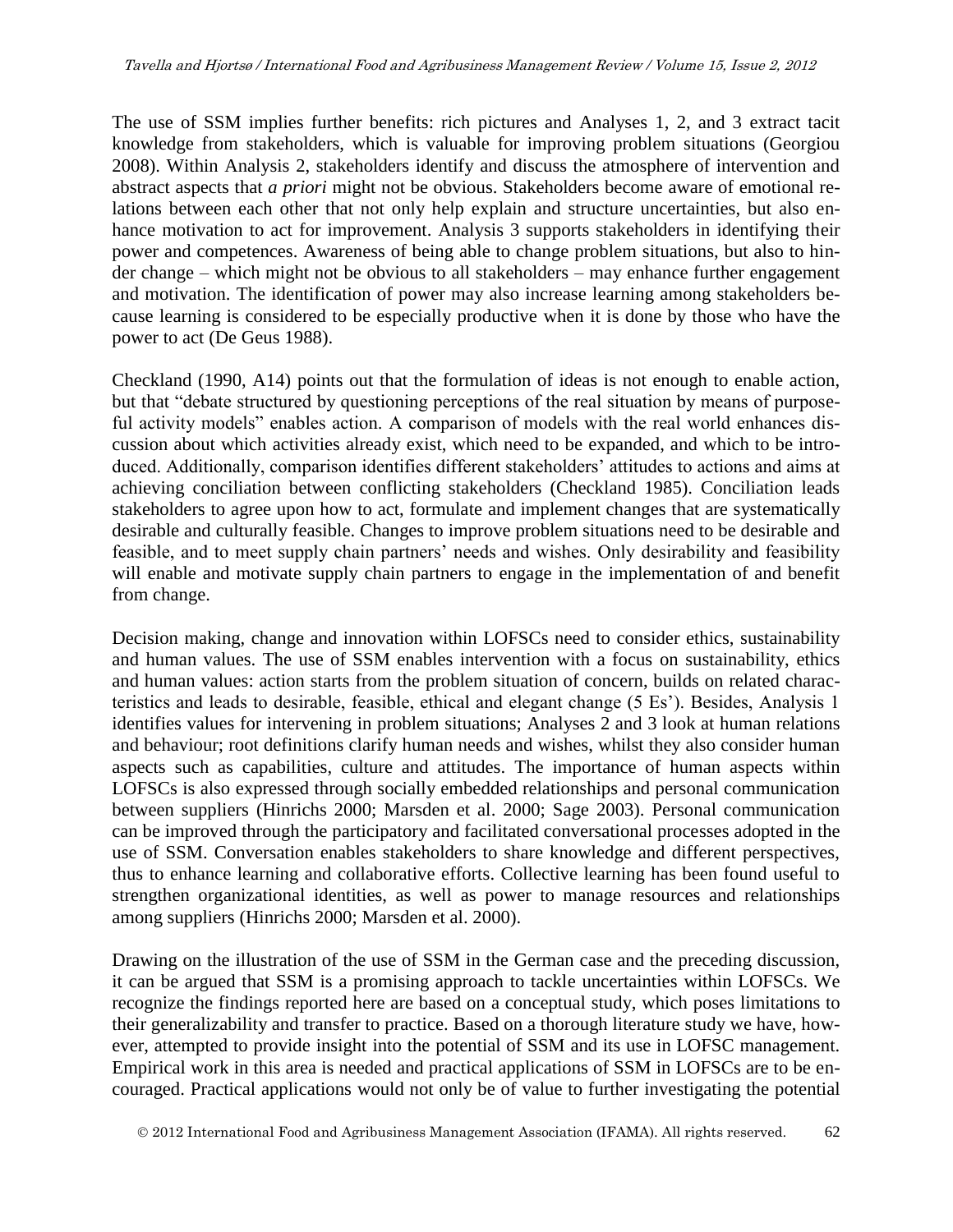of SSM to design and manage LOFSCs, but also to attract more researchers and practitioners to access this area. Moreover, the use of SSM as an intervention tool could be considered for other types of food supply chains as well, in which 'intangible' uncertainties dominate. Overall, it can be argued that SSM is also a suitable approach to intervene in other 'ill-defined' supply chain situations, but here it is the particular nature of LOFSCs – socially embedded relations, personal communication, and the focus on sustainability and ethical values – which supports our suggestion.

Can we be sure that SSM will trigger better results? As Checkland (1990, A12) emphasizes, "…any methodology which will be used by human beings cannot, as methodology, be proved to be useful". Successful use of SSM does not necessarily mean that results are quantifiable or objectively evaluable. Success may also result from the potential of SSM to identify problem situations, change stakeholders´ perceptions, increase stakeholder involvement, build and strengthen relationships, share values and enable change (Mingers and Taylor 1992; Rosenhead 1996; Connell 2001; White 2006).

This paper has illustrated how SSM may be used to tackle problem situations, and to design and manage LOFSCs. It has, furthermore, attempted to identify the benefits of using SSM compared with less 'systemic' and structured approaches. SSM is a promising approach to enable stakeholders to reduce uncertainties within LOFSCs, support coordination and enhance efficiency.

# **References**

- Ackermann, F. 1996. Participants' Perceptions of the Role of Facilitators Using Group Decision Support Systems. *Group Decision and Negotiation* 5: 93-112.
- Ackoff, R.L., and F.E. Emery, eds. 1972. *On Purposeful Systems. An Interdisciplinary Analysis of Individual and Social Behavior as a System of Purposeful Events*. New Jersey: Transaction Publishers.
- Ackoff, R.L., 1999. *Re-creating the corporation: a design of s for the 21st century*. Oxford University Press.
- Ahumada, O., and J.R. Villalobos. 2009. Invited Review. Application of planning models in the agri-food supply chain: A review. *European Journal for Operational Research* 196 (1):1- 20.
- Apaiah, R.K., and E.M.T. Hendrix. 2005. Design of a supply chain network for pea-based novel protein foods. *Journal of Food Engineering* 70 (3):383-391.
- Axsäter, S. 2003. Supply Chain Operations: Serial and Distribution Inventory Systems. In A.G. de Kok, and S.C. Graves (eds.), *Handbooks in Operations Research and Management Science: Supply Chain Management: Design, Coordination and Operation*, Vol. 11 (pp. 525-559). Holland: Elsevier B.V.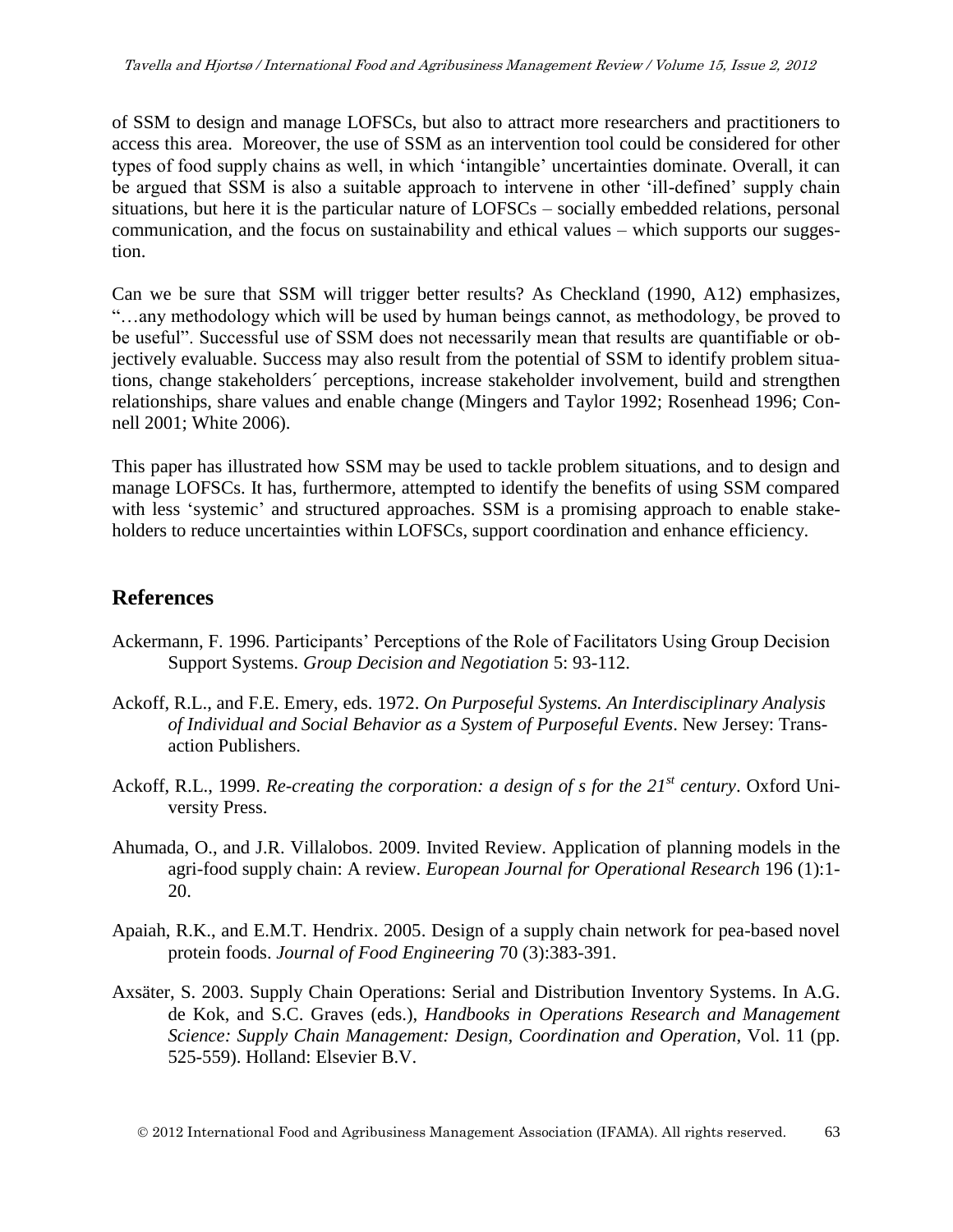- Bahrdt, K., B. Schaer, C. Spahn, and C. Strauch. 2002. *Ermittlung von derzeitigen und absehbaren Vermarktungsproblemen entlang der Wertschöpfungskette differenziert nach Produktgruppen (Probleme hinsichtlich z.B. Mengen, Preise, Qualitäten, Logistik etc.) Teilbereich: Produktgruppe Speisegetreide*. Bonn: Geschäftsstelle Bundesprogramm Ökologischer Landbau in der Bundesanstalt für Landwirtschaft und Ernährung (BLE).
- Beamon, B.M. 1998. Supply chain design and analysis: Models and methods. *International Journal of Production Economics* 55 (3):281-294.
- Björklund, J., L. Westberg, U. Geber, R. Milestad, and J. Ahnström. 2009. Local Selling as a Driving Force for Increased On-Farm Biodiversity. *Journal of Sustainable Agriculture* 33 (8):885-902.
- Cachon, G.P. 2003. Supply Chain Coordination with Contracts, 3<sup>rd</sup> draft. In S. Graves, and T. de Kok (eds.), *Handbooks in Operations Research and Management Science: Supply Chain Management* (pp. 1-125). Holland: North-Holland.
- Celuch, K., G.B. Murphy, and S.K. Callaway. 2007. More bang for your buck: Small firms and the importance of aligned information technology capabilities and strategic flexibility. *Journal of High Technology Management Research* 17 (2):187–197.
- Checkland, P. 1981. *Systems Thinking, Systems Practice*. Chichester: John Wiley & Sons Ltd.
- Checkland, P. 1985. Achieving 'Desirable and Feasible' Change: An Application of Soft Systems Methodology. *Journal of the Operational Research Society* 36 (9):821-831.
- Checkland, P. 1990. *Soft Systems Methodology: a 30-year retrospective*. Chichester: John Wiley & Sons Ltd.
- Checkland, P. 2001. Soft Systems Methodology. In J. Rosenhead, and J. Mingers (eds.), *Rational Analysis for a Problematic World Revisited*. (2nd ed.), (pp. 61-89). Chichester: John Wiley & Sons Ltd.
- Checkland, P., and J. Scholes, eds. 1990. *Soft Systems Methodology in Action*. Chichester: John Wiley & Sons Ltd.
- Checkland, P., and S. Holwell, eds. 1998. *Information, Systems and Information Systems – making sense of the field*. Chichester: John Wiley & Sons Ltd.
- Connell, N. 2001. Evaluating soft OR: some reflections on an apparently 'unsuccessful' implementation using a Soft Systems Methodology (SSM) based approach. *Journal of the Operational Research Society,* 52 (2):150-160.
- De Geus, A.P. 1988. Planning as Learning. *Harvard Business Review* 66 (2):70-74.
- Douma, S., and H. Schreuder, eds. 2008. *Economic Approaches to s.* (4th ed.). Essex: Pearson Education Limited.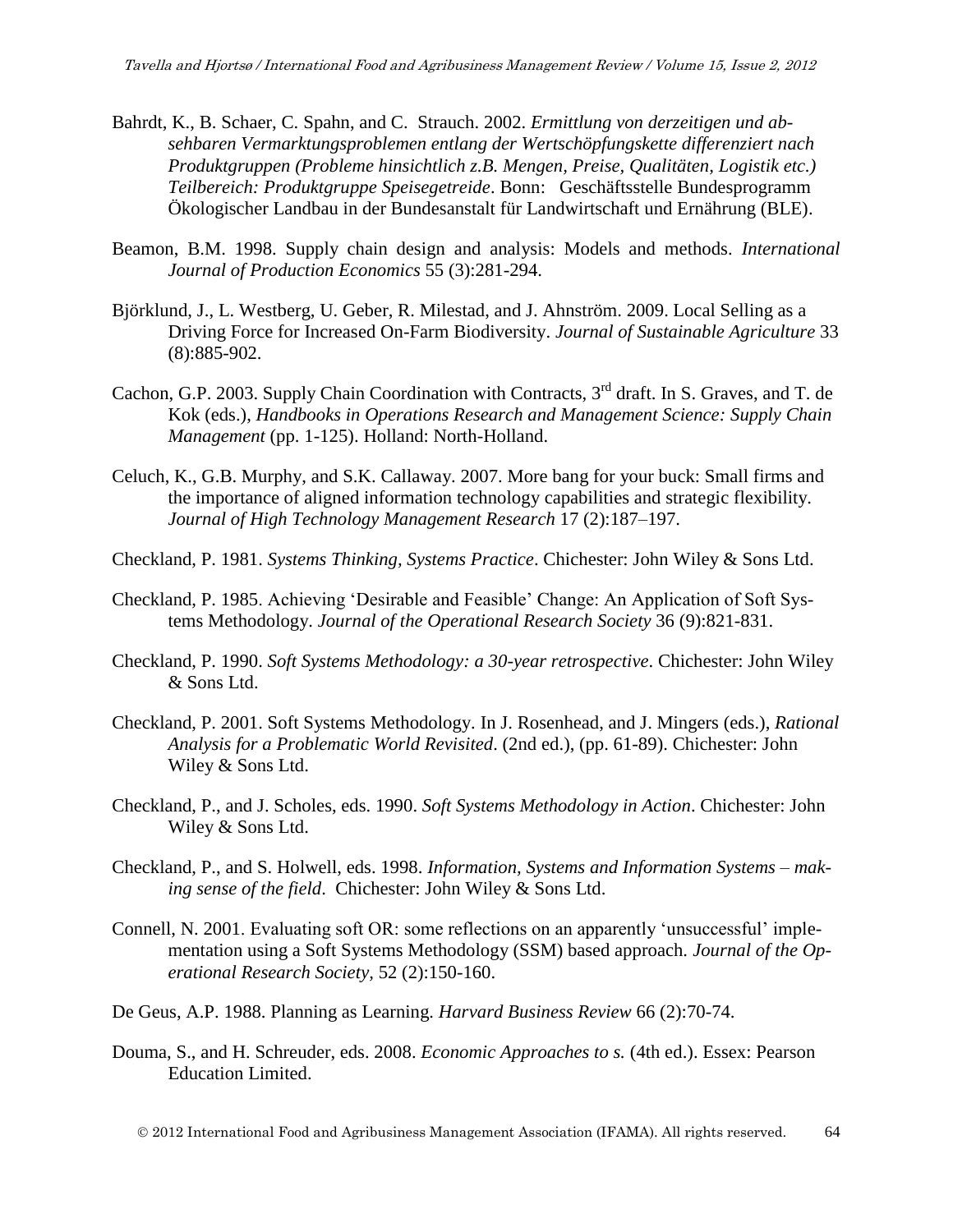- Dutta, S., and P. Evrard. 1999. Information Technology and within European Small Enterprises. *European Management Journal* 17 (3):239-251.
- Eden, C. 1989. Using cognitive mapping for strategic options development and analysis (SO-DA). In J. Rosenhead (ed.), *Rational Analysis for a Problematic World* (pp. 21-42). Chichester: John Wiley and Sons.
- European Commission. 2010. *An Analysis of the EU organic sector.* European Union. Available online: [http://ec.europa.eu/agriculture/organic/files/eu-policy/data-statistics/facts\\_en.pdf,](http://ec.europa.eu/agriculture/organic/files/eu-policy/data-statistics/facts_en.pdf) 2012-04-09.
- Franco, L.A. 2006. Forms of conversation and problem structuring methods: a conceptual development. *Journal of the Operational Research Society* 57 (7):813-821.
- Franco, L.A. 2008. Facilitating Collaboration with Problem Structuring Methods: A Case Study of an Inter-al Construction Partnership. *Group Decision and Negotiation* 17 (4):267-286.
- Franco, L.A. 2009. Problem structuring methods as intervention tools: Reflections from their use with multi-al teams. *Omega* 37 (1):193-203.
- Franco, L.A., and G. Montibeller. 2010. Facilitated modelling in operational research. *European Journal of Operational Research* 205 (3):489-500.
- Friend, J., and A. Hickling, eds. 1987. *Planning Under Pressure: The Strategic Choice Approach*. Oxford: Pergamon.
- Georgiou, I. 2008. Making decisions in the absence of clear facts. *European Journal of Operational Research* 185 (1):299-321.
- Graves, S.C., and S.P. Willems. 2003. Supply Chain Design: Safety Stock Placement and Supply Chain Configuration. In A.G. de Kok, and S.C. Graves (eds.), *Handbooks in Operations Research and Management Science: Supply Chain Management: Design, Coordination and Operation*, Vol. 11 (pp. 95-132). Holland: Elsevier B.V.
- Gray, B. 1989. *Collaborating: Finding Common Ground for Multi-party Problems*. Jossey-Bass: San Francisco.
- Gregory, W.J., and G. Midgley. 2000. Planning for disaster: developing a multi-agency counselling service. *Journal of the Operational Research Society* 51 (3):278-290.
- Hammami, R., Y. Frein, and A.B. Hadj-Alouane. 2009. A strategic-tactical model for supply chain design in the delocalization context: Mathematical formulation and case study. *International Journal of Production Economics* 122 (1):351-365.
- Hindborg, H. 2008. Aktøranalyse samspillet med dagligvarehandlen. In H.F. Alrøe, and N. Halberg (eds.), *Udvikling, vækst og integritet i den danske økologisektor* (pp. 341-359). Tjele: ICROFS.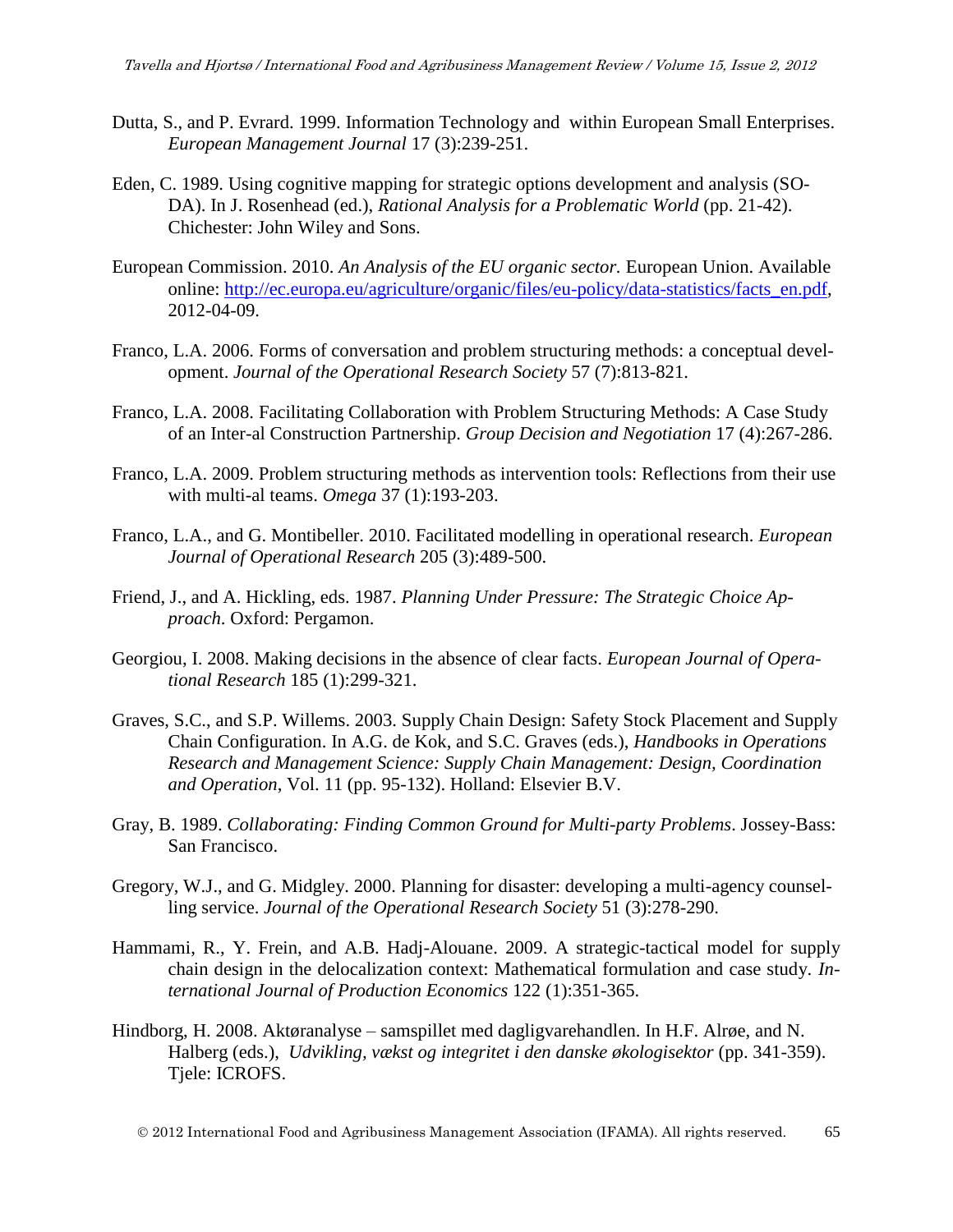- Hinrichs, C.C. 2000. Embeddedness and local food systems: notes on two types of direct agricultural market. *Journal of Rural Studies* 16:295-303.
- Huxham, C. 1991. Facilitating collaboration: Issues in Multi-al Group Decision Support in Voluntary, Informal Collaborative Settings. *Journal of Operational Research Society* 42 (12):1037-1045.
- Huxham, C., and S. Vangen. 2004. Doing Things Collaboratively: Realizing the Advantage or Succumbing to Inertia? *al Dynamics* 33 (2):190-201.
- IFOAM 2005: [http://www.ifoam.org/growing\\_organic/definitions/doa/index.html,](http://www.ifoam.org/growing_organic/definitions/doa/index.html) 2011-05-10.
- King, C.A. 2008. Community Resilience and Contemporary Agri-Ecological Systems: Reconnecting People and Food, and People with People. *Systems Research and Behavioral Science* 25: 111-124.
- Kledal, P.R., and M. Meldgaard. 2008. Den økologiske forarbejdningssektor i Danmark. In H.F. Alrøe, and N. Halberg (eds.), *Udvikling, vækst og integritet i den danske økologisektor* (pp. 291-316). Tjele: ICROFS.
- Kottila, M.R., A. Maijala, and P. Rönni. 2005. The organic food supply chain in relation to information management and the interaction between actors. *ISOFAR*. Available online: [http://orgprints.org/4402/,](http://orgprints.org/4402/) 2011-05-10.
- Kunsch, P.L., I. Kavathatzopoulos, and F. Rauschmayer. 2009. Modelling complex ethical decision problems with operations research. *Omega* 37 (6):1100-1108.
- Marsden, T., J. Banks, and G. Bristow. 2000. Food Supply Chain Approaches: Exploring their Role in Rural Development. *Sociologia Ruralis* 40 (4):424-438.
- Middendorf, G. 2007. *Challenges and Information Needs of Organic Growers and Retailers*, Department of Sociology, Anthropology and Social Work, Kansas State University. Accessed 10 May 2011 [http://www.joe.org/joe/2007august/a7.php.](http://www.joe.org/joe/2007august/a7.php)
- Milestad, R., R. Bartel-Kratochvil, H. Leitner, and P. Axmann. 2010. Being close: The quality of social relationships in a local organic cereal and bread network in Lower Austria. *Journal of Rural Studies* 26 (3):228-240.
- Mingers, J. 2011. Ethics and OR: Operationalising discourse ethics. *European Journal of Operational Research* 210 (1):114-124.
- Mingers, J., and S. Taylor. 1992. The Use of Soft Systems Methodology in Practice. *Journal of the Operational Research Society* 43 (4):321-332.
- Morgan, K., and J. Murdoch. 2000. Organic vs. conventional agriculture: knowledge, power and innovation in the food chain. *Geoforum* 31 (2):159-173.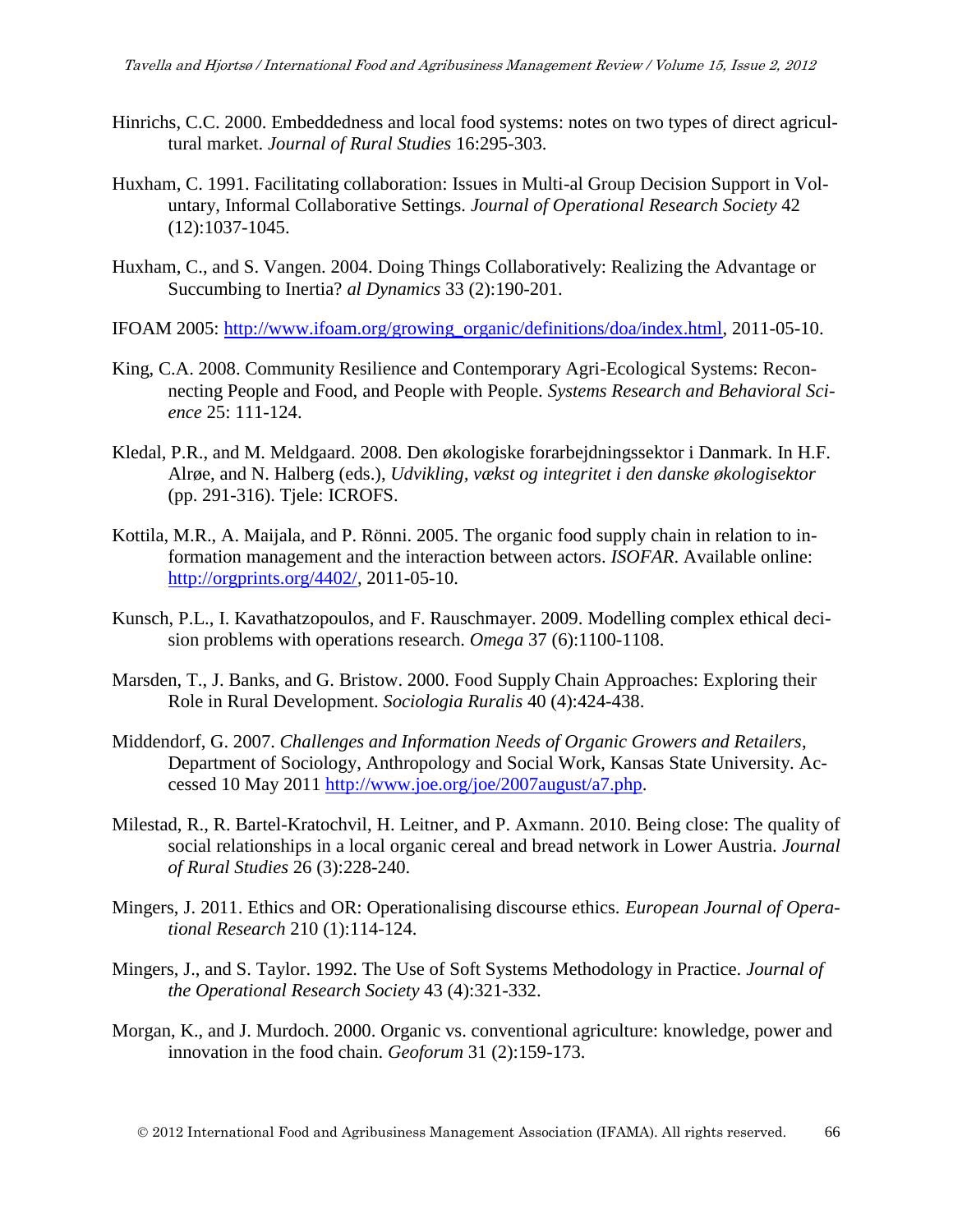- Naspetti, S., N. Lampkin, P. Nicolas, M. Stolze, and R. Zanoli. 2009. Organic supply chain collaboration: a case study in eight EU Countries, Paper prepared for presentation of the 113rd EAAE Seminar "A resilient European food industry and food chain in a challenging world", Chania, Crete, September 3-6/2009.
- OECD 2000. *Small and Medium-sized Enterprises: Local Strength, Global Reach,* Policy Brief. Secretary-General. Accessed 10 May 2011 http://www.oecd.org/dataoecd/3/30/1918307.
- Ormerod, R. 1999. Putting soft OR methods to work: The case of the business improvement project at PowerGen. *European Journal of Operational Research* 118 (1):1-29.
- Phillips, L.D., and M.C. Phillips. 1993. Facilitated Work Groups: Theory and Practice. *Journal of the Operational Research Society* 44 (6):533-549.
- Reiner, G., and M. Trcka. 2004. Customized supply chain design: Problems and alternatives for a production company in the food industry. A simulation based analysis. *International Journal of Production Economics* 89 (2):217-229.
- Rosenhead, J. 1996. What´s the problem? An introduction to problem structuring methods. *Interfaces* 26 (6):117-131.
- Rosenhead, J., and J. Mingers, eds. 2001. A New Paradigm of Analysis. In *Rational Analysis for a Problematic World Revisited.* (2<sup>nd</sup> ed.), (pp. 1-19). Chichester: John Wiley & Sons Ltd.
- Sage, C. 2003. Social embeddedness and relations of regard: alternative 'good food' networks in south-west Ireland. *Journal of Rural Studies* 19 (1):47-60.
- Santoso, T., S. Ahmed, M. Goetschalckx, and A. Shapiro. 2005. A stochastic programming approach for supply chain network design under uncertainty. *European Journal of Operational Research* 167: 96-115.
- Schütz, P., A. Tomasgard, and S. Ahmed. 2009. Supply chain design under uncertainty using sample average approximation and dual decomposition. *European Journal of Operational Research* 199: 409-419.
- Simchi-Levi, D., P. Kaminsky, and E. Simchi-Levi, eds. 2008. *Designing and Managing the Supply Chain: Concepts, Strategies and Case Studies*. (3rd ed.). New York: McGraw-Hill/Irwin.
- Stadtler, H. 2005. Invited review. Supply chain management and advanced planning-basics, overview and challenges. *European Journal of Operational Research* 163 (3):575-588.
- Stevenson, S. 2009. *Values-based food supply chains: Organic Valley*. Interview to Jerry McGeorge and other Organic Valley managers. Accessed 10 May 2011 [http://www.agofthemiddle.org/pubs/ovcasestudyfinalrev.pdf.](http://www.agofthemiddle.org/pubs/ovcasestudyfinalrev.pdf)
- Stolze, M., K. Bahrdt, M.R. Bteich, N. Lampkin, S. Naspetti, P. Nicholas, M.E. Paladini, and R. Zanoli. 2007. *Strategies to improve quality and safety and reduce costs along the food*